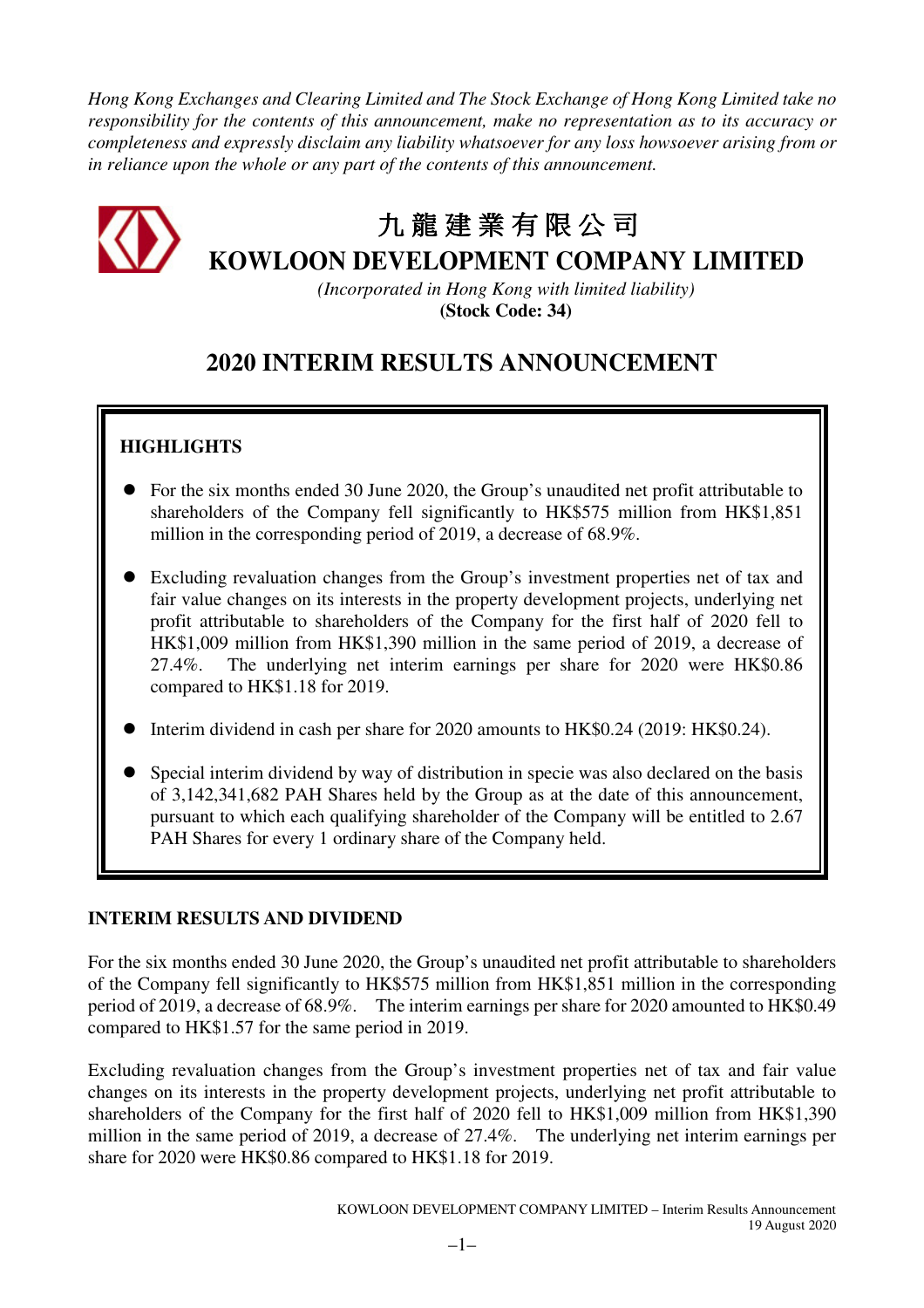At the meeting of the Board of Directors on 19 August 2020, the Board of Directors has resolved to declare an interim dividend in cash of HK\$0.24 per share for the six months ended 30 June 2020 (2019: HK\$0.24) (the "Interim Dividend").

In addition, the Board of Directors has resolved to declare a special interim dividend (the "Special Dividend") by way of distribution in specie (the "Distribution in Specie") of the ordinary shares (the "PAH Shares") of Polytec Asset Holdings Limited ("Polytec Asset") (Stock Code: 208) held by the Group, to the qualifying shareholders whose names appear on the Register of Members of the Company on the date (the "Record Date") fixed for determining the shareholders' entitlement to the Distribution in Specie in proportion to their respective shareholdings in the Company. Assuming that there is no change in the issued share capital of the Company between the date of this announcement and the Record Date and on the basis of 3,142,341,682 PAH Shares held by the Group as at the date of this announcement, each qualifying shareholder of the Company will be entitled to 2.67 PAH Shares for every 1 ordinary share of the Company held.

The Board of Directors considers that the Special Dividend by way of the Distribution in Specie is in the interests of both the Company and its shareholders. In addition to property business in Macau and the Greater Bay Area, Polytec Asset also engaged in oil, ice manufacturing and cold storage, financial investment, etc. The business mix of Polytec Asset differs from that of the Company which has positioned itself as a leading property developer/investor in the Greater China Region. Following the Distribution in Specie, the Group will no longer have any shareholding interests in Polytec Asset and Polytec Asset will cease to be a subsidiary of the Company. By delineating Polytec Asset and its subsidiaries from the Company, the Group's business mix will be streamlined and the Company's focus on property development and investment in the Greater China Region should eliminate any discount to its market value which may have resulted from the diverse activities within Polytec Asset and its subsidiaries. On the other hand, the Distribution in Specie provides the shareholders of the Company with an opportunity to directly hold the Company's investment in Polytec Asset coupled with the flexibility for the shareholders to determine the level of their participation in investing in Polytec Asset at their own discretion.

Given that the Company wishes to be able to develop and/or invest in property and property-related businesses in the Greater China Region, including the Greater Bay Area, it is possible for the Company and Polytec Asset to develop and/or invest in such businesses in the same Greater Bay Area upon completion of the Distribution in Specie. In addition, the future strategies and businesses will be carried out by each of the Company and Polytec Asset independently and any activities between the Company and Polytec Asset will be conducted on an arm's length basis then.

The Interim Dividend, together with the Special Dividend by way of the Distribution in Specie, will be payable to shareholders of the Company on Friday, 30 October 2020. As at the date of this announcement, the number of PAH Shares subject to the Distribution in Specie is 3,142,341,682, representing approximately 70.79% of the total number of PAH Shares in issue and all of the PAH Shares held by the Group. Following the Distribution in Specie, the Group will no longer have any shareholding interests in Polytec Asset and Polytec Asset will cease to be a subsidiary of the Company and its results will cease to be consolidated in the financial statements of the Company.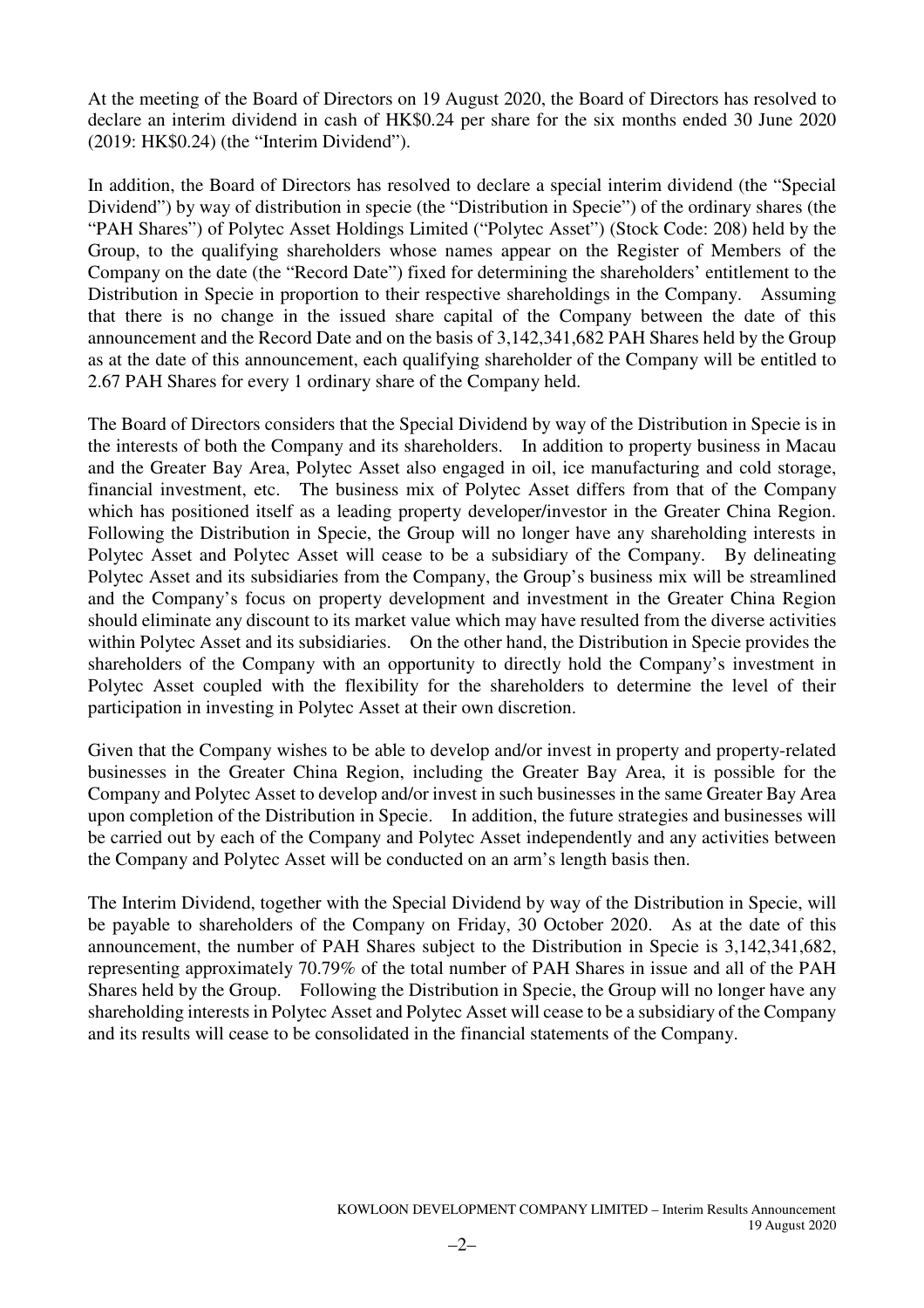As at the date of this announcement, the Company is owned as to 70.63% by Intellinsight Holdings Limited ("Intellinsight"), the ultimate beneficial owner of which is Mr Or Wai Sheun, the Chairman and an Executive Director of the Company. Immediately upon completion of the Distribution in Specie, Polytec Asset will be held as to 51.86% by Intellinsight (on the assumption that there is no change in the issued share capital of Polytec Asset and the number of PAH Shares held by Intellinsight and its subsidiaries from the date of this announcement up till the completion of the Distribution in Specie).

The Company was informed that Intellinsight has applied for, and the executive director of the Corporate Finance Division of the Securities and Futures Commission of Hong Kong has granted a waiver of, the obligation to make a mandatory general offer for all the PAH Shares not already owned or will be acquired by Intellinsight and the parties acting in concert with it as a result of the completion of the Distribution in Specie pursuant to Note 6(a) to Rule 26.1 of the Hong Kong Code on Takeovers and Mergers.

It should be noted that the Distribution in Specie is subject to overseas legal and regulatory restrictions, if any, and therefore it may not be possible or practicable to distribute PAH Shares to certain overseas shareholders of the Company. Further announcement(s) in relation to the arrangements for the Interim Dividend and the Special Dividend will be made by the Company as soon as practicable.

# **MARKET OVERVIEW AND BUSINESS REVIEW**

Due to the outbreak of the coronavirus, the property markets in Hong Kong, Mainland China and Macau have been adversely affected to varying degrees. The outbreak in Mainland China got largely contained earlier than Macau and Hong Kong and therefore its property market has already seen a recovery. The epidemic situation in Macau has gradually stabilised now. However, Hong Kong's outbreak has not yet been contained and therefore the outlook for its property market remains uncertain.

# *Development Property Sales*

In Hong Kong, the Group's wholly-owned high-end residential development project, namely 63 Pokfulam, was completed in February 2020 and the residential units have gradually been delivered to buyers since May 2020. Over 95% of residential units at 63 Pokfulam were sold as of 30 June 2020, with total sale proceeds of approximately HK\$2.4 billion being recognised for the period under review.

In Mainland China, total presales/sales attributable to the Group amounted to approximately RMB856 million (approximately HK\$937 million) for the six months ended 30 June 2020.

In Macau, the Group received attributable net income distributions of approximately HK\$198 million for its interest in the La Marina development project for the six months ended 30 June 2020.

In respect of the Pearl Horizon development project, an unfavourable judgement was issued by the Administrative Court on 30 March 2020 for the claim submitted by Polytex Corporation Limited to the Court of Macau on 29 November 2018 to seek compensations from the Macau Government for related losses and damages. With regard to this, a petition for appeal was submitted to the Court of Second Instance in Macau on 29 May 2020.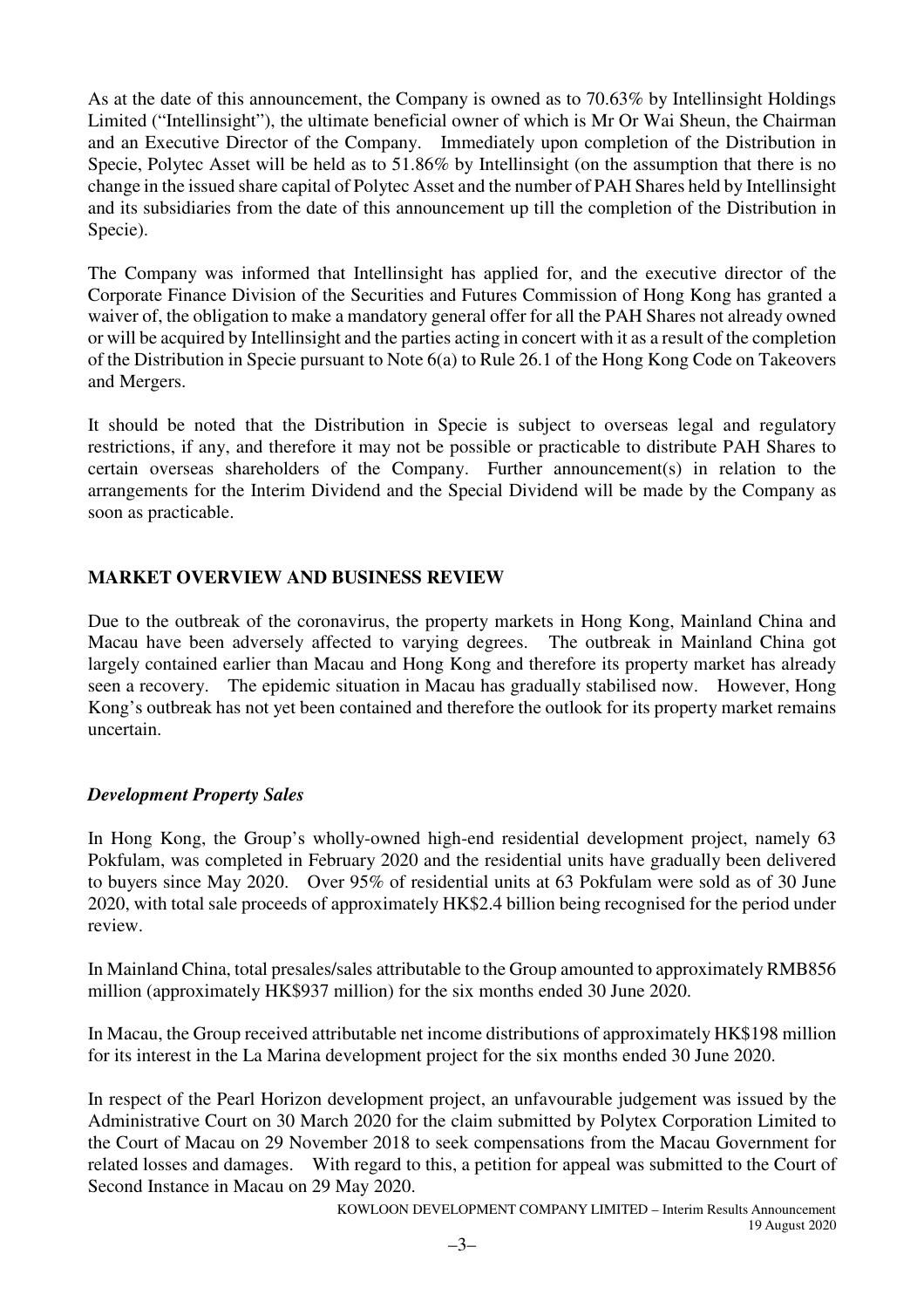# *Property Development*

As of 30 June 2020, the Group's landbank for development amounted to approximately 3.4 million sq m of attributable GFA. The Group's major property projects under planning and development are set out as follows:

### *Major Property Projects under Planning and Development*

| <b>Property</b><br>Project                        | District/City                                  | <b>Usage</b>                | Approx.<br><b>Total</b><br><b>Site Area</b><br>$(sq \, m)$ | Approx.<br><b>Total</b><br><b>GFA</b><br>(sq m) | Approx.<br><b>Total</b><br><b>GFA</b><br>Booked <sup>3</sup><br>(sq m) | Group's<br><b>Interest</b> | <b>Project Status</b>                                                | <b>Expected Date</b><br>of Completion  |
|---------------------------------------------------|------------------------------------------------|-----------------------------|------------------------------------------------------------|-------------------------------------------------|------------------------------------------------------------------------|----------------------------|----------------------------------------------------------------------|----------------------------------------|
| <b>Hong Kong</b>                                  |                                                |                             |                                                            |                                                 |                                                                        |                            |                                                                      |                                        |
| Tseung Kwan<br>$\mathbf{O}$                       | Tseung<br>Kwan O,<br><b>New</b><br>Territories | Residential                 | 9,635                                                      | 48,200                                          |                                                                        | 100%                       | Superstructure works<br>in progress                                  | End-2021/<br>Early-2022                |
| Clear Water<br><b>Bay Road</b>                    | Ngau Chi<br>Wan,<br>Kowloon                    | Residential &<br>commercial | 19,335                                                     | 196,400                                         |                                                                        | 100%                       | Land premium<br>negotiation<br>in progress                           | To be<br>determined                    |
| <b>Mainland China</b>                             |                                                |                             |                                                            |                                                 |                                                                        |                            |                                                                      |                                        |
| Le Cove City<br>(Shenyang)<br>江灣城<br>(瀋陽)         | Hun Nan Xin<br>District,<br>Shenyang           | Residential &<br>commercial | 165,303                                                    | 712,000                                         | 368,293                                                                | 100%                       | Planning and design<br>works for Phase 5<br>in progress              | Phase 5<br>2023                        |
| The<br>Gardenia<br>(Shenyang)<br>翠堤灣<br>(瀋陽)      | Shenhe<br>District,<br>Shenyang                | Residential &<br>commercial | 1,100,000                                                  | 2,000,000                                       | 598,390                                                                | 100%                       | Superstructure works<br>for Phase 3A<br>(South Block)<br>in progress | Phase 3A<br>(South Block)<br>2021/2022 |
| Le Cove<br>Garden<br>(Huizhou)<br>江灣南岸花<br>園(惠州)# | Huicheng<br>District,<br>Huizhou               | Residential &<br>commercial | 146,056                                                    | 519,900                                         | 245,800                                                                | 60%                        | Superstructure works<br>for Phase 2 in progress                      | Phase 2<br>2021;<br>Phase 3<br>2023    |
| The Lake<br>(Foshan)<br>山語湖<br>(佛山)               | Nanhai<br>District,<br>Foshan                  | Residential &<br>commercial | 4,020,743                                                  | 1,600,000                                       | 852,346                                                                | 50%                        | Superstructure works<br>for Phase 3 in progress                      | Phase 3<br>2022                        |
| Le Cove City<br>(Wuxi)<br>江灣城<br>(無錫)             | Chong An<br>District,<br>Wuxi                  | Residential &<br>commercial | 68,833                                                     | 365,000                                         | 110,510                                                                | 100%                       | Foundation works for<br>Phase 4 in progress                          | Phase 4<br>2023                        |
| City Plaza<br>(Tianjin)<br>城市廣場<br>(天津)           | Hedong<br>District,<br>Tianjin                 | Residential &<br>commercial | 135,540                                                    | 850,000                                         | 241,395                                                                | 49%                        | Planning and design<br>works for Phase 3B<br>in progress             | Phase 3A<br>2023;<br>Phase 3B<br>2025  |
| Shanghai<br>(Shanghai)                            | Yangpu<br>District,<br>Shanghai                | Residential &<br>commercial | 21,427                                                     | $113,600^{\circ}$                               |                                                                        | 100%                       | Master planning<br>in progress                                       | 2023/2024                              |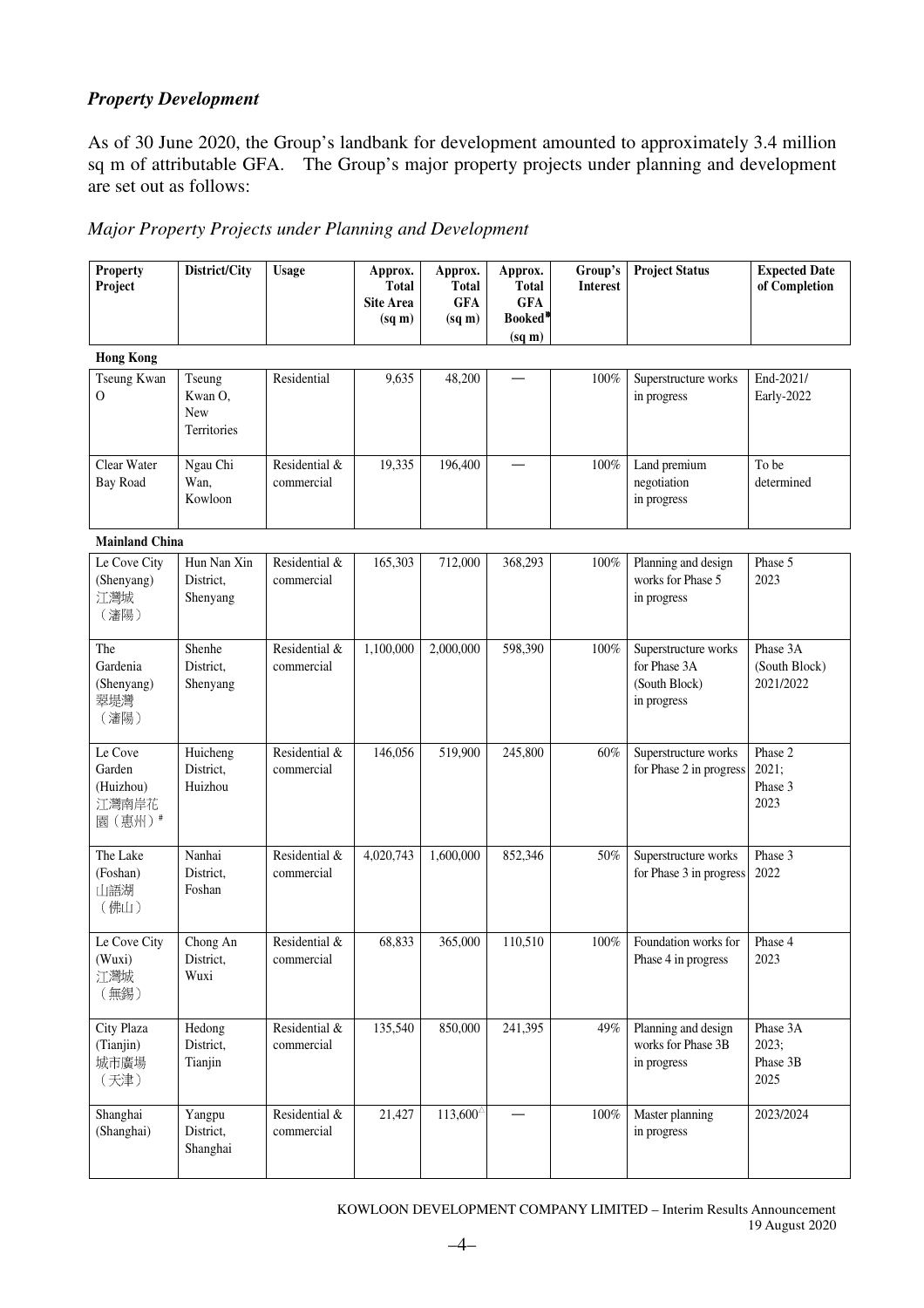# *Major Property Projects under Planning and Development (Continued)*

| <b>Property</b><br>Project | District/City                | <b>Usage</b>                | Approx.<br>Total<br>Site Area<br>$(sq \, m)$ | Approx.<br>Total<br><b>GFA</b><br>$(sq \, \text{m})$ | Approx.<br>Total<br><b>GFA</b><br>Booked <sup>*</sup><br>$(sq \, \text{m})$ | Group's<br><b>Interest</b> | <b>Project Status</b>                    | <b>Expected Date</b><br>of Completion |
|----------------------------|------------------------------|-----------------------------|----------------------------------------------|------------------------------------------------------|-----------------------------------------------------------------------------|----------------------------|------------------------------------------|---------------------------------------|
| Mainland China (Continued) |                              |                             |                                              |                                                      |                                                                             |                            |                                          |                                       |
| Zhongshan<br>(Zhongshan)   | South District,<br>Zhongshan | Residential &<br>commercial | 234,802                                      | 587,000                                              |                                                                             | 35.4%                      | Planning and design<br>works in progress | 2022-2026                             |

※ Approx. total GFA booked and recognised in the financial statements.

# The development of this project is under the co-investment agreement with Polytec Holdings International Limited.

 $\triangle$  Including underground GFA of approximately 39,035 sq m.

Note: A property project in Hong Kong, namely 63 Pokfulam, was completed during the period under review.

# *Property Investment in Hong Kong*

Gross rental income generated from the Group's property investment portfolio in Hong Kong for the first six months of 2020 fell to HK\$139 million, a decrease of 22.3% over the corresponding period in 2019. With overall retail sales in Hong Kong plummeting in the first half of 2020, falling over 30% year-on-year due to the outbreak of the coronavirus, the Group's gross rental income, particularly from the retail portion in Hong Kong, was adversely affected.

### *Financial Investments*

Total net income generated from the Group's financial investment activities amounted to HK\$23.3 million for the first six months of 2020, with net income of HK\$19.9 million being generated by Polytec Asset.

### *Other Businesses through Polytec Asset, a 70.79%-owned listed subsidiary of the Company*

The Group's exposures to the property investment in Macau, the oil business and the ice manufacturing and cold storage business are through Polytec Asset. Their respective operational results are as follows:

### **Property Investment in Macau**

For the period under review, Polytec Asset's share of gross rental income generated from the joint venture's investment properties rose to HK\$42.4 million from HK\$41.4 million in the corresponding period in 2019. The rental income was mainly generated from The Macau Square, Polytec Asset's 50%-owned investment property, with its share of total rental income of the property amounting to HK\$39.0 million for the first half of 2020 as compared to HK\$38.3 million for the same period in 2019.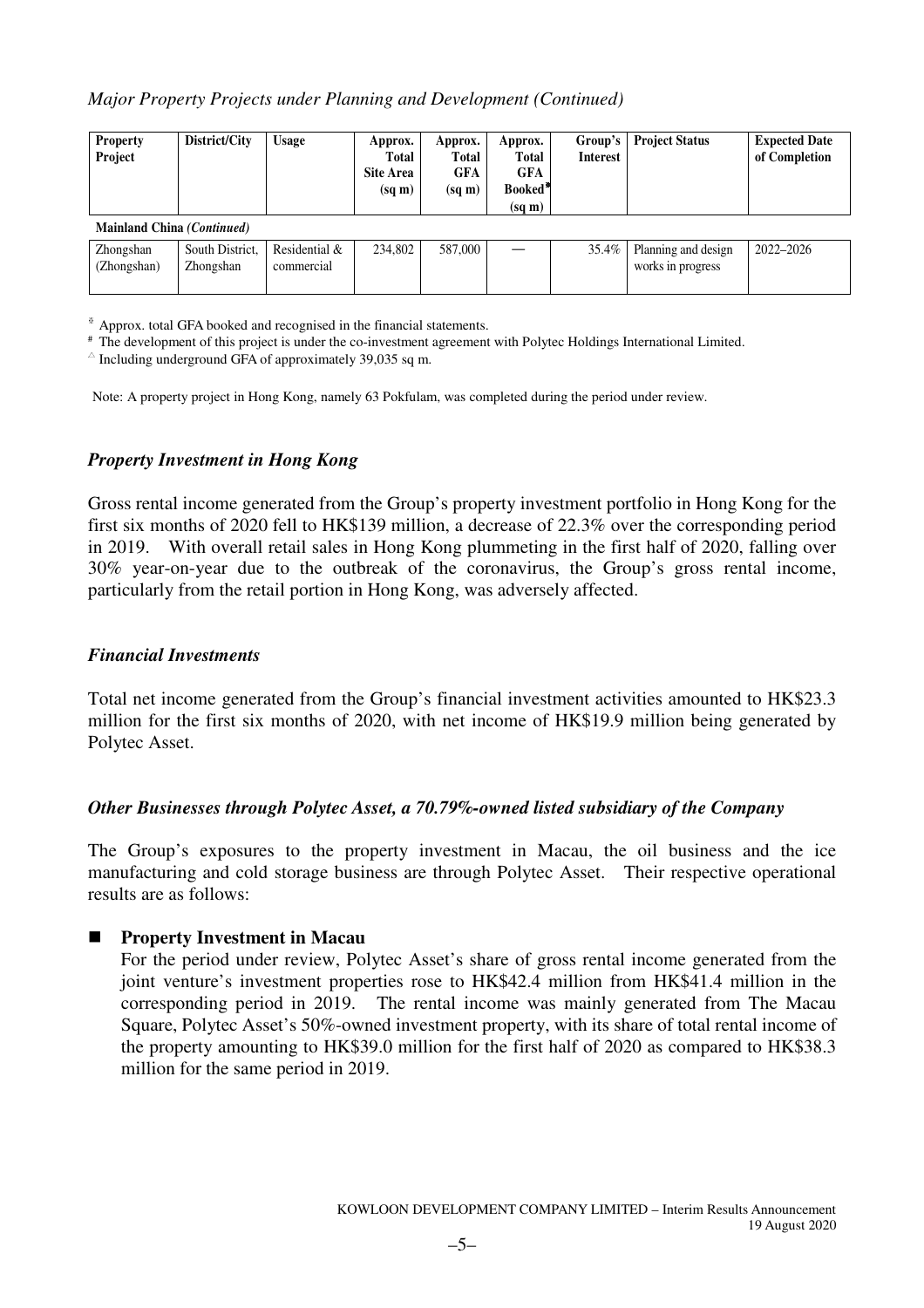# **Oil**

The oil segment recorded a loss after tax of HK\$76.4 million for the six months ended 30 June 2020, compared to a loss of HK\$11.3 million over the same period in 2019. The increase in the loss was mainly due to the significant decline in international oil prices for the period under review and an impairment loss of HK\$63.3 million made for Polytec Asset's oil production and exploitation assets in Kazakhstan (with the change in its related tax being included). While the Brent oil price has currently rebounded to around US\$40 per barrel from its historic lows (below US\$20 per barrel) at the beginning of 2020, it is generally expected that international oil prices are unlikely to rise significantly in the short- to medium-term and a full write-off was therefore made for the remaining value of Polytec Asset's oil assets in Kazakhstan in the first half of 2020.

# **Ice Manufacturing and Cold Storage**

For the period under review, the total operating profit for the ice manufacturing and cold storage segment amounted to HK\$11.6 million, an increase of HK\$3.2 million over the corresponding period in 2019.

# **PROSPECTS**

The economies of many countries across the globe have been severely affected by the outbreak of the coronavirus over the first half of 2020. Indeed, the pandemic has brought much of global economic activity to a halt and therefore many countries have either recorded a sharp economic slowdown or even a recession. The outbreak in Mainland China and Macau appeared to be slowing down, allowing a gradual reopening of businesses. However, the outbreak in Hong Kong has yet been contained and the adverse impact of the pandemic on various businesses gradually emerges, with the latest unemployment rate already rising significantly to its highest level in more than 15 years having negative impact on the property market.

In Hong Kong, for the period under review, the Group's major development project located in Pokfulam Road, namely 63 Pokfulam, was completed, with over 95% of residential units sold. The remaining residential units at 63 Pokfulam will be gradually released onto the market for sale. The superstructure works for the Group's development project in Tseung Kwan O have been commenced and the launch of its presale is scheduled in the first half of 2021. As the outbreak has not yet been contained, it is expected that rental income from the Group's investment portfolio in Hong Kong will be adversely affected in the second half of 2020.

In Mainland China, with regards to the Group's redevelopment project in Shanghai, following completion of relocation works, demolition works and overall planning for the project in Shanghai are well underway. In Huizhou, the presale of two residential towers of the Phase 2 development of Le Cove Garden was launched in July 2020 and well received by the market, with satisfactory sales being recorded. In Wuxi, foundation works for the Phase 4 development of Le Cove City have been commenced and the presale is expected to be launched in the first half of 2021. In Shenyang, the Group will launch the presale of the Phase 3A development of The Gardenia in the fourth quarter of 2020.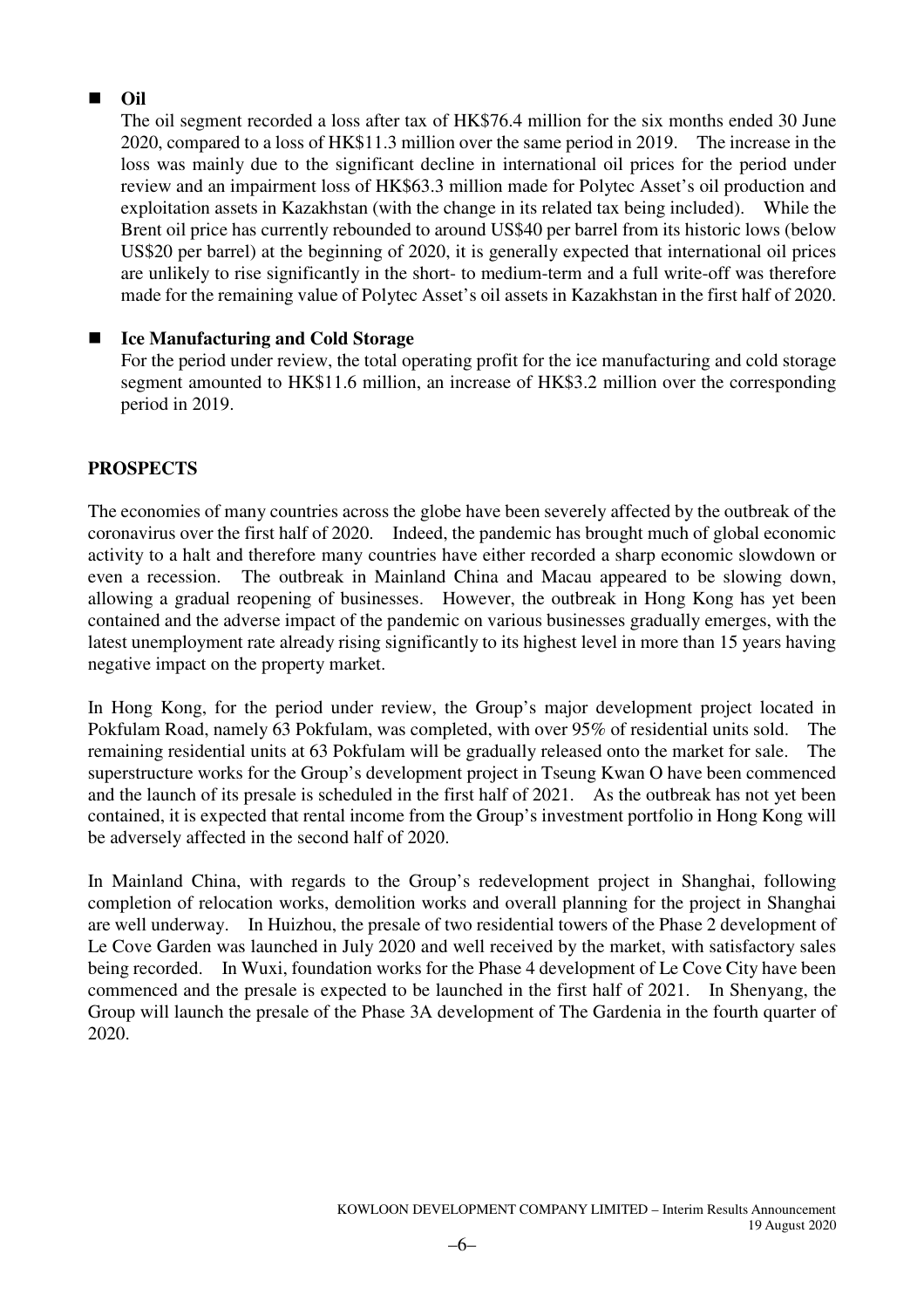The outlook for the major development projects and businesses through Polytec Asset, a 70.79% owned listed subsidiary of the Company, is set out below:

- As the outbreak in Macau seems to be largely under control, the rental income generated from Polytec Asset's investment properties in Macau is expected to have only little impact in the second half of 2020.
- The income to be received from Polytec Asset's interest in the La Marina development project in Macau is expected to make an important contribution to Polytec Asset's results in the second half of 2020.
- The basic infrastructure works for the Zhongshan property development project are in progress, with site drainage works being well underway. The overall planning and design works for the project have already been commenced.
- Polytec Asset's oil business has been inevitably hit hard by the major suspension of world economic activities. As the world economy is not expected to recover in the short term, Polytec Asset will plan to terminate the oilfield operation in Kazakhstan. Since Polytec Asset has fully written off the remaining value of its oil assets, this segment will no longer have significant impact on Polytec Asset's overall results for the coming years.
- With regards to Polytec Asset's ice manufacturing and cold storage business, as the outbreak has not yet been contained in Hong Kong, its performance is expected to be adversely affected in the second half of 2020.

After the Distribution of Specie of the existing PAH Shares held by the Group, the Group will focus on its core property and property-related businesses.

While the Group is facing tough challenges, it will not stop actively exploring investment opportunities in the Greater China Region to create favourable conditions for the Group's future development when these economies recover.

I would like to express my sincere gratitude to my fellow Directors for their strong support, and to all of our staff for their dedication to serving the Group.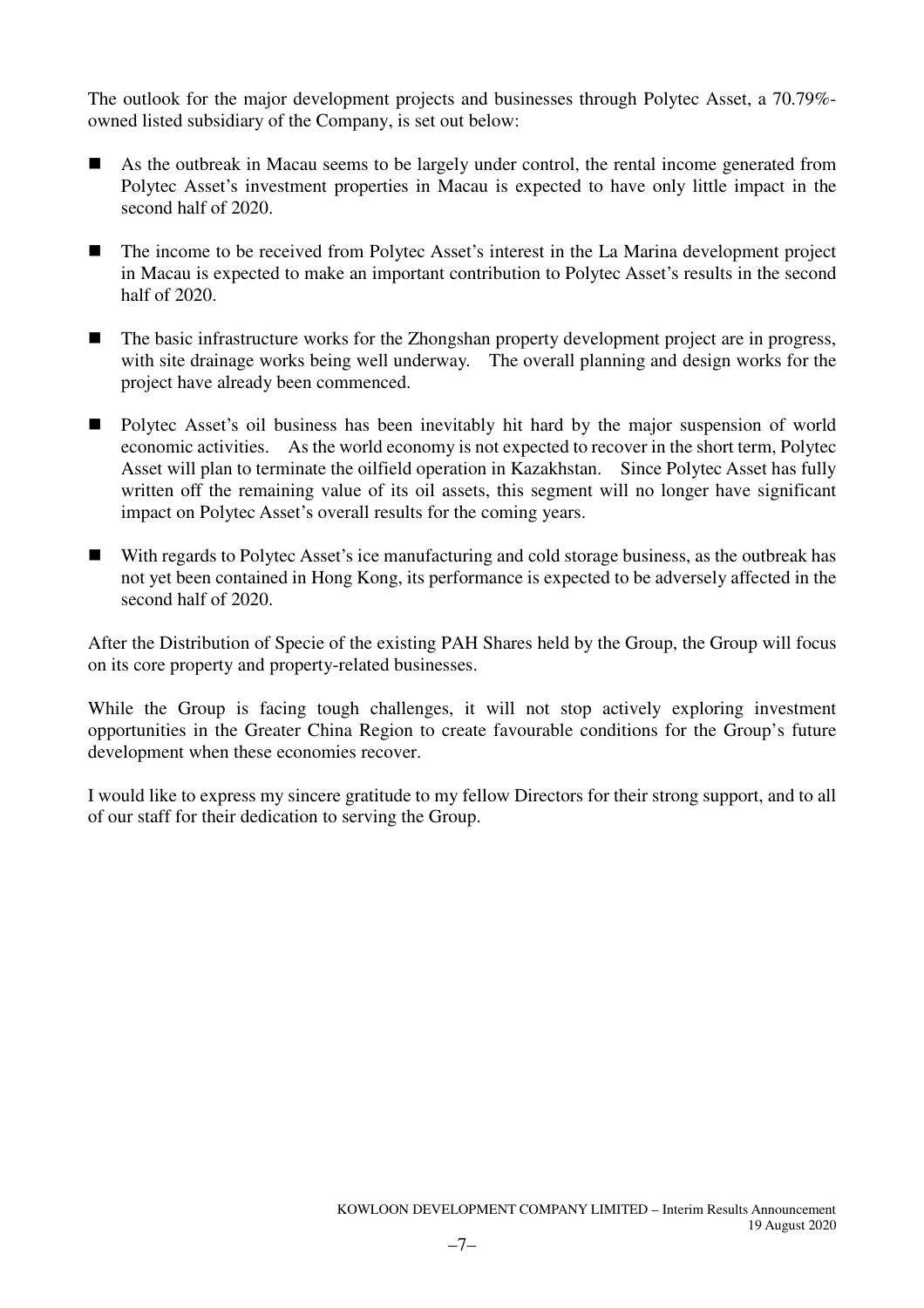# **INTERIM RESULTS**

The unaudited consolidated results of the Group for the six months ended 30 June 2020 together with the comparative figures for 2019 are as follows:

## **Consolidated Income Statement**

|                                                         |                | Six months ended 30 June |             |
|---------------------------------------------------------|----------------|--------------------------|-------------|
|                                                         |                | 2020                     | 2019        |
|                                                         | <b>Note</b>    | <b>HK\$'000</b>          | HK\$'000    |
|                                                         |                | (unaudited)              | (unaudited) |
| <b>Revenue</b>                                          | $\mathfrak{Z}$ | 3,730,856                | 5,664,767   |
| Cost of sales                                           |                | (1,775,562)              | (3,145,305) |
| Other revenue                                           |                | 37,034                   | 20,255      |
| Other net expenses                                      | $\overline{4}$ | (8, 445)                 | (348, 979)  |
| Depreciation and amortisation                           |                | (15, 183)                | (11, 455)   |
| Staff costs                                             |                | (299, 807)               | (99, 489)   |
| Selling, marketing and distribution expenses            |                | (200, 169)               | (207, 329)  |
| Impairment of oil production and exploitation assets    | 9              | (59, 463)                |             |
| Other operating expenses                                |                | (96,996)                 | (33,245)    |
| Fair value changes on investment properties             |                | (331, 022)               | 100,281     |
| Fair value changes on interests in property development |                | (125, 824)               | 497,288     |
| <b>Profit from operations</b>                           |                | 855,419                  | 2,436,789   |
| Finance costs                                           | 5              | (95,508)                 | (134,298)   |
| Share of profits of associated companies                |                | 9,333                    | 6,482       |
| Share of profits of joint ventures                      |                | 19,862                   | 24,441      |
| <b>Profit before taxation</b>                           |                | 789,106                  | 2,333,414   |
| Income tax                                              | 6              | (190, 432)               | (273, 248)  |
| <b>Profit for the period</b>                            |                | 598,674                  | 2,060,166   |
| <b>Attributable to:</b>                                 |                |                          |             |
| Shareholders of the Company                             |                | 575,369                  | 1,850,631   |
| Non-controlling interests                               |                | 23,305                   | 209,535     |
| Profit for the period                                   |                | 598,674                  | 2,060,166   |
| Earnings per share - Basic and diluted                  | $\overline{7}$ | <b>HK\$0.49</b>          | HK\$1.57    |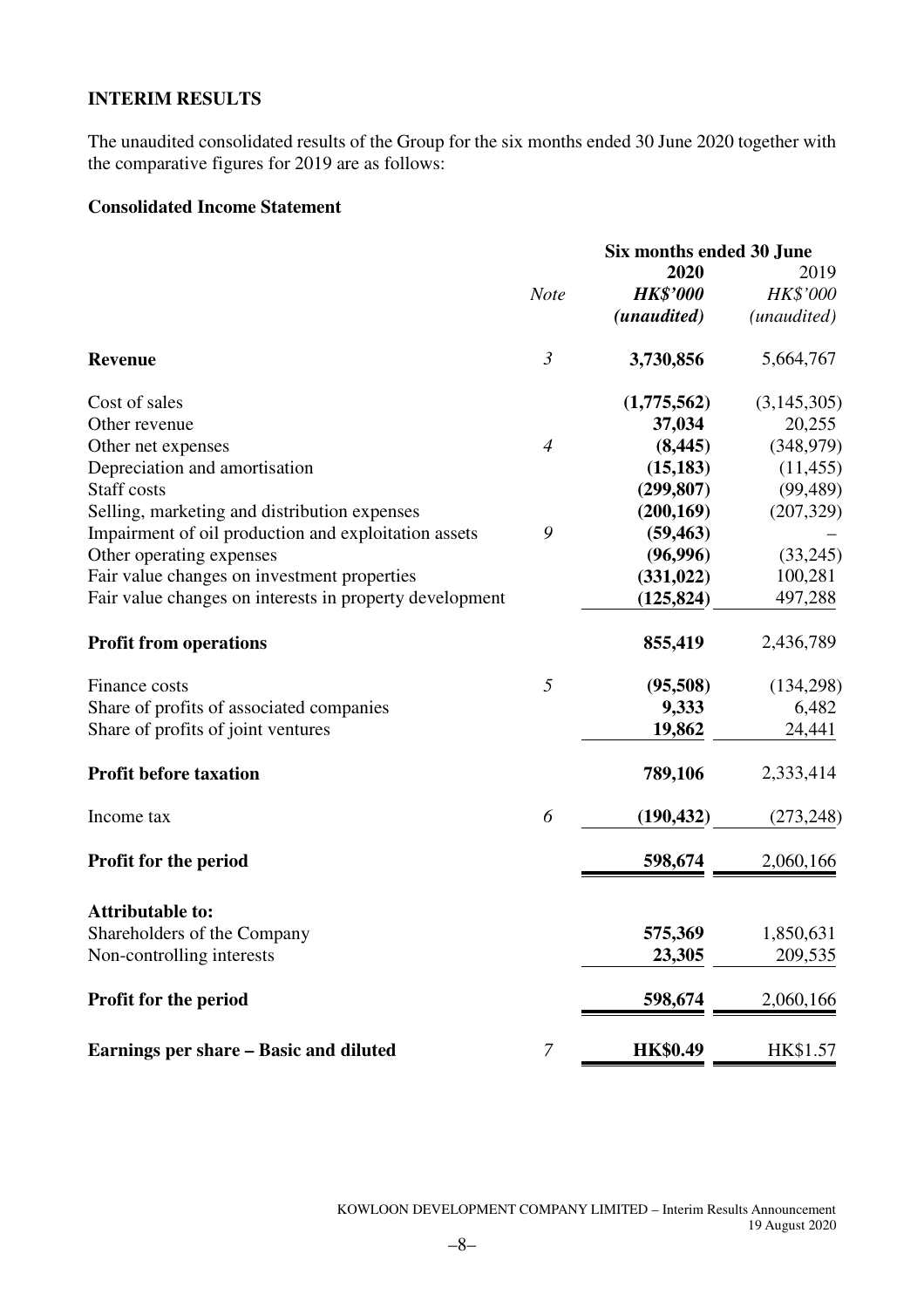# **Consolidated Statement of Comprehensive Income**

|                                                                | Six months ended 30 June |             |
|----------------------------------------------------------------|--------------------------|-------------|
|                                                                | 2020                     | 2019        |
|                                                                | <b>HK\$'000</b>          | HK\$'000    |
|                                                                | (unaudited)              | (unaudited) |
| Profit for the period                                          | 598,674                  | 2,060,166   |
| Other comprehensive income for the period                      |                          |             |
| Items that may be reclassified subsequently to profit or loss: |                          |             |
| Exchange differences on translation of financial statements of |                          |             |
| subsidiaries outside Hong Kong                                 | (81,729)                 | (15,036)    |
| Share of other comprehensive income of joint ventures and      |                          |             |
| associated companies                                           | (87, 727)                | (16,510)    |
|                                                                | (169, 456)               | (31, 546)   |
| Total comprehensive income for the period                      | 429,218                  | 2,028,620   |
| <b>Attributable to:</b>                                        |                          |             |
| Shareholders of the Company                                    | 416,350                  | 1,821,006   |
| Non-controlling interests                                      | 12,868                   | 207,614     |
| Total comprehensive income for the period                      | 429,218                  | 2,028,620   |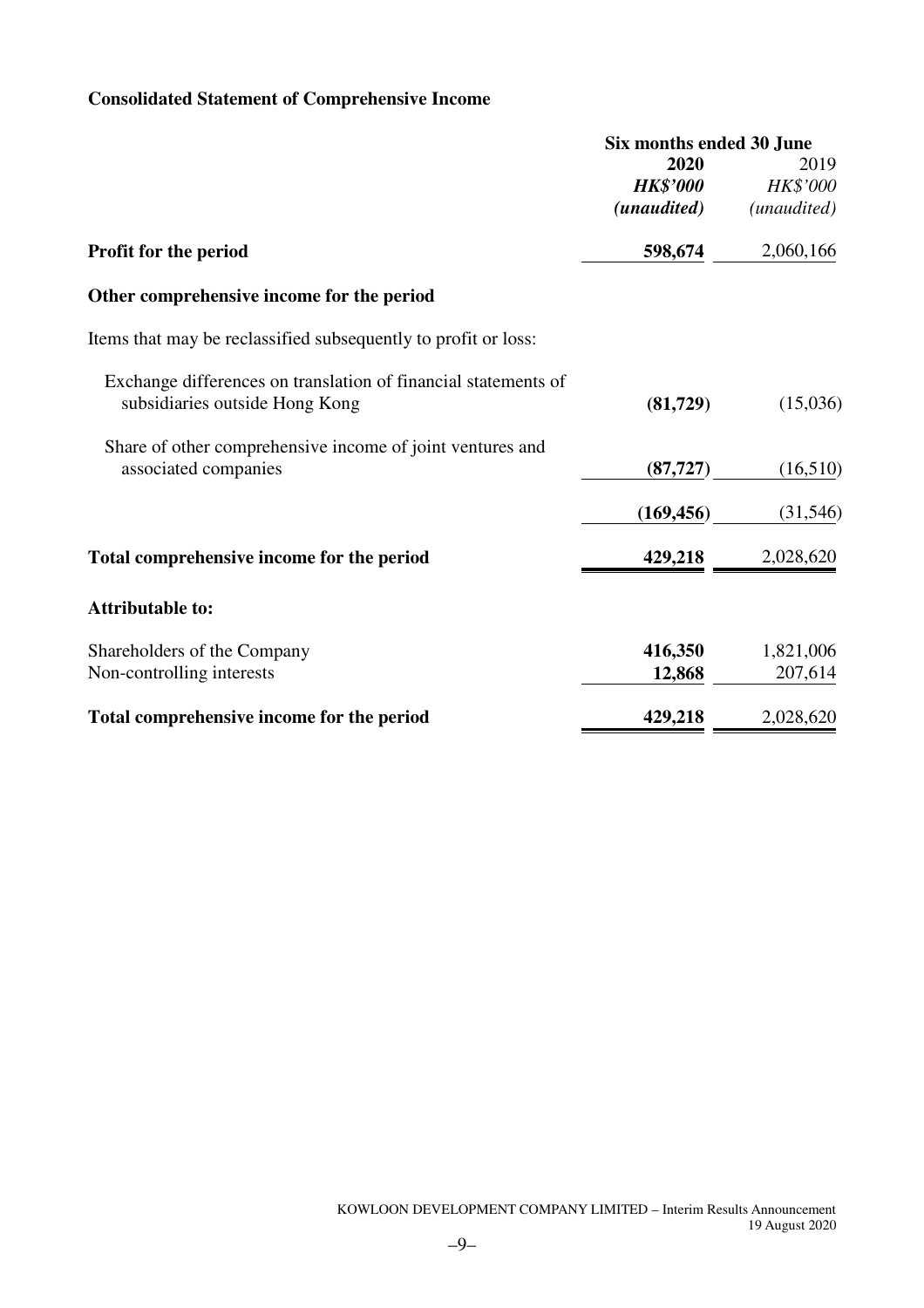# **Consolidated Statement of Financial Position**

|                                                  | <b>Note</b> |            | At 30 June 2020<br><b>HK\$'000</b><br>(unaudited) |            | At 31 December 2019<br><b>HK\$'000</b><br>(audited) |
|--------------------------------------------------|-------------|------------|---------------------------------------------------|------------|-----------------------------------------------------|
| <b>Non-current assets</b>                        |             |            |                                                   |            |                                                     |
| Investment properties                            |             |            | 10,097,400                                        |            | 10,424,950                                          |
| Property, plant and equipment                    | 9           |            | 497,206                                           |            | 564,528                                             |
| Oil exploitation assets<br>Interests in property | 9           |            |                                                   |            | 6,001                                               |
| development                                      | 10          |            | 12,180,956                                        |            | 12,606,030                                          |
| Interest in joint ventures                       |             |            | 4,548,194                                         |            | 4,621,186                                           |
| Interest in associated companies                 |             |            | 1,430,667                                         |            | 1,506,604                                           |
| Other financial assets                           |             |            | 663,275                                           |            | 161,050                                             |
| Trade and other receivables                      | 11          |            | 87,340                                            |            | 98,280                                              |
| Loans and advances                               | 11          |            | 568,133                                           |            | 484,891                                             |
| Deferred tax assets                              |             |            | 36,714                                            |            | 53,523                                              |
|                                                  |             |            | 30,109,885                                        |            | 30,527,043                                          |
| <b>Current assets</b>                            |             |            |                                                   |            |                                                     |
| Inventories                                      |             | 13,566,415 |                                                   | 14,757,745 |                                                     |
| Interests in property                            |             |            |                                                   |            |                                                     |
| development                                      | 10          | 1,746,743  |                                                   | 1,447,493  |                                                     |
| Trade and other receivables                      | 11          | 965,644    |                                                   | 1,277,302  |                                                     |
| Loans and advances                               | 11          | 19,608     |                                                   | 16,220     |                                                     |
| Other financial assets                           |             | 26,257     |                                                   | 15,418     |                                                     |
| Amount due from<br>a related company             |             | 280,000    |                                                   | 500,000    |                                                     |
| Amounts due from joint ventures                  |             | 343,961    |                                                   | 316,005    |                                                     |
| Pledged bank deposits                            |             |            |                                                   | 15,000     |                                                     |
| Cash and bank balances                           |             | 2,026,682  |                                                   | 3,259,366  |                                                     |
|                                                  |             | 18,975,310 |                                                   | 21,604,549 |                                                     |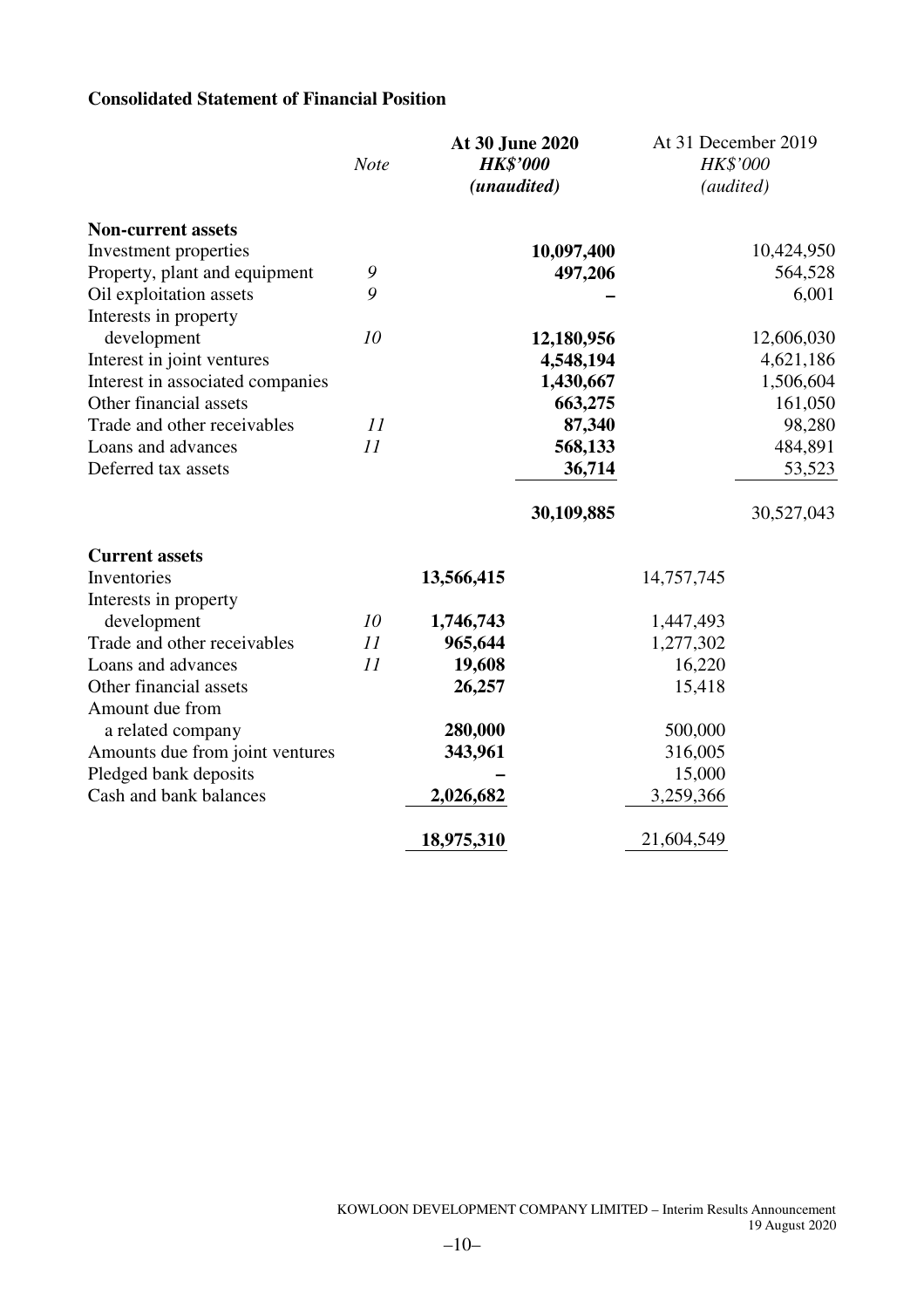|                                                            | <b>Note</b> |                     | At 30 June 2020<br><b>HK\$'000</b><br>(unaudited) |                     | At 31 December 2019<br>HK\$'000<br>(audited) |
|------------------------------------------------------------|-------------|---------------------|---------------------------------------------------|---------------------|----------------------------------------------|
| <b>Current liabilities</b>                                 |             |                     |                                                   |                     |                                              |
| Trade and other payables                                   | 12          | 2,478,735           |                                                   | 4,059,060           |                                              |
| Amount due to a joint venture                              |             | 439,546             |                                                   | 470,542             |                                              |
| Loan from an associated                                    |             |                     |                                                   |                     |                                              |
| company<br><b>Bank loans</b>                               |             | 43,374<br>2,578,824 |                                                   | 44,229<br>1,526,686 |                                              |
| Current taxation                                           |             | 754,068             |                                                   | 683,910             |                                              |
|                                                            |             |                     |                                                   |                     |                                              |
|                                                            |             | 6,294,547           |                                                   | 6,784,427           |                                              |
| <b>Net current assets</b>                                  |             |                     | 12,680,763                                        |                     | 14,820,122                                   |
| <b>Total assets less current</b><br><b>liabilities</b>     |             |                     | 42,790,648                                        |                     | 45, 347, 165                                 |
| <b>Non-current liabilities</b>                             |             |                     |                                                   |                     |                                              |
| Loan from a related company                                |             | 752,011             |                                                   | 3,972,379           |                                              |
| <b>Bank loans</b>                                          |             | 10,383,450          |                                                   | 9,433,422           |                                              |
| Other payables                                             |             | 17,422              |                                                   | 17,688              |                                              |
| Deferred tax liabilities                                   |             | 603,327             |                                                   | 602,328             |                                              |
|                                                            |             |                     | 11,756,210                                        |                     | 14,025,817                                   |
| <b>NET ASSETS</b>                                          |             |                     | 31,034,438                                        |                     | 31,321,348                                   |
|                                                            |             |                     |                                                   |                     |                                              |
| <b>Capital and reserves</b>                                |             |                     |                                                   |                     |                                              |
| Share capital                                              |             |                     | 8,636,490                                         |                     | 8,636,490                                    |
| Reserves                                                   |             |                     | 18,212,686                                        |                     | 18,431,717                                   |
| <b>Total equity attributable</b><br>to the shareholders of |             |                     |                                                   |                     |                                              |
| the Company                                                |             |                     | 26,849,176                                        |                     | 27,068,207                                   |
| <b>Non-controlling interests</b>                           |             |                     | 4,185,262                                         |                     | 4,253,141                                    |
| <b>TOTAL EQUITY</b>                                        |             |                     | 31,034,438                                        |                     | 31,321,348                                   |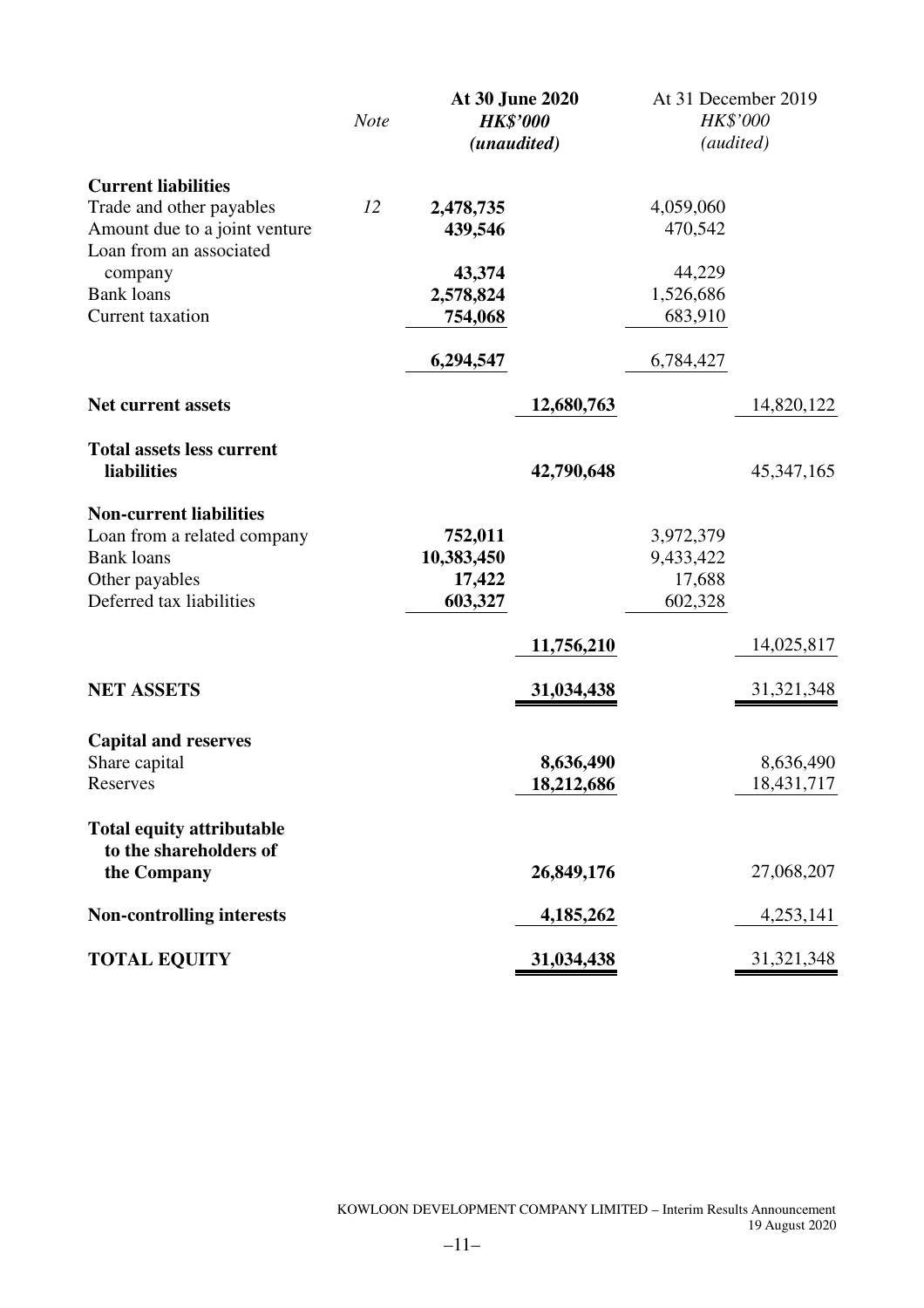#### *Notes*

#### **1 Basis of preparation**

The unaudited interim financial report has been prepared in accordance with the applicable disclosure provisions of the Rules Governing the Listing of Securities on The Stock Exchange of Hong Kong Limited, including compliance with Hong Kong Accounting Standard ("HKAS") 34, "Interim financial reporting", issued by the Hong Kong Institute of Certified Public Accountants ("HKICPA").

The interim financial report has been prepared in accordance with the same accounting policies adopted in the 2019 annual financial statements, except for the accounting policy changes that are expected to be reflected in the 2020 annual financial statements. Details of these changes in accounting policies are set out in note 2.

The preparation of an interim financial report in conformity with HKAS 34 requires management to make judgements, estimates and assumptions that affect the application of policies and reported amounts of assets and liabilities, income and expenses on a year to date basis. Actual results may differ from these estimates.

The financial information relating to the financial year ended 31 December 2019 that is included in this announcement of interim results as comparative information does not constitute the Company's statutory annual consolidated financial statements for that financial year but is derived from those financial statements. Further information relating to these statutory financial statements disclosed in accordance with section 436 of the Hong Kong Companies Ordinance (Cap.622) is as follows:

The Company has delivered the financial statements for the year ended 31 December 2019 to the Registrar of Companies as required by section 662(3) of, and Part 3 of Schedule 6 to, the Companies Ordinance. The Company's auditor has reported on those financial statements. The auditor's report was unqualified; did not include a reference to any matters to which the auditor drew attention by way of emphasis without qualifying its report; and did not contain a statement under sections 406(2), 407(2) or (3) of the Companies Ordinance.

### **2 Changes in accounting policies**

The HKICPA has issued certain amendments to Hong Kong Financial Reporting Standards ("HKFRSs") that are first effective for the current accounting period of the Group.

None of these developments has had a material effect on how the Group's results and financial position for the current or prior periods have been prepared or presented. The Group has not applied any new standard or interpretation that is not yet effective for the current accounting period.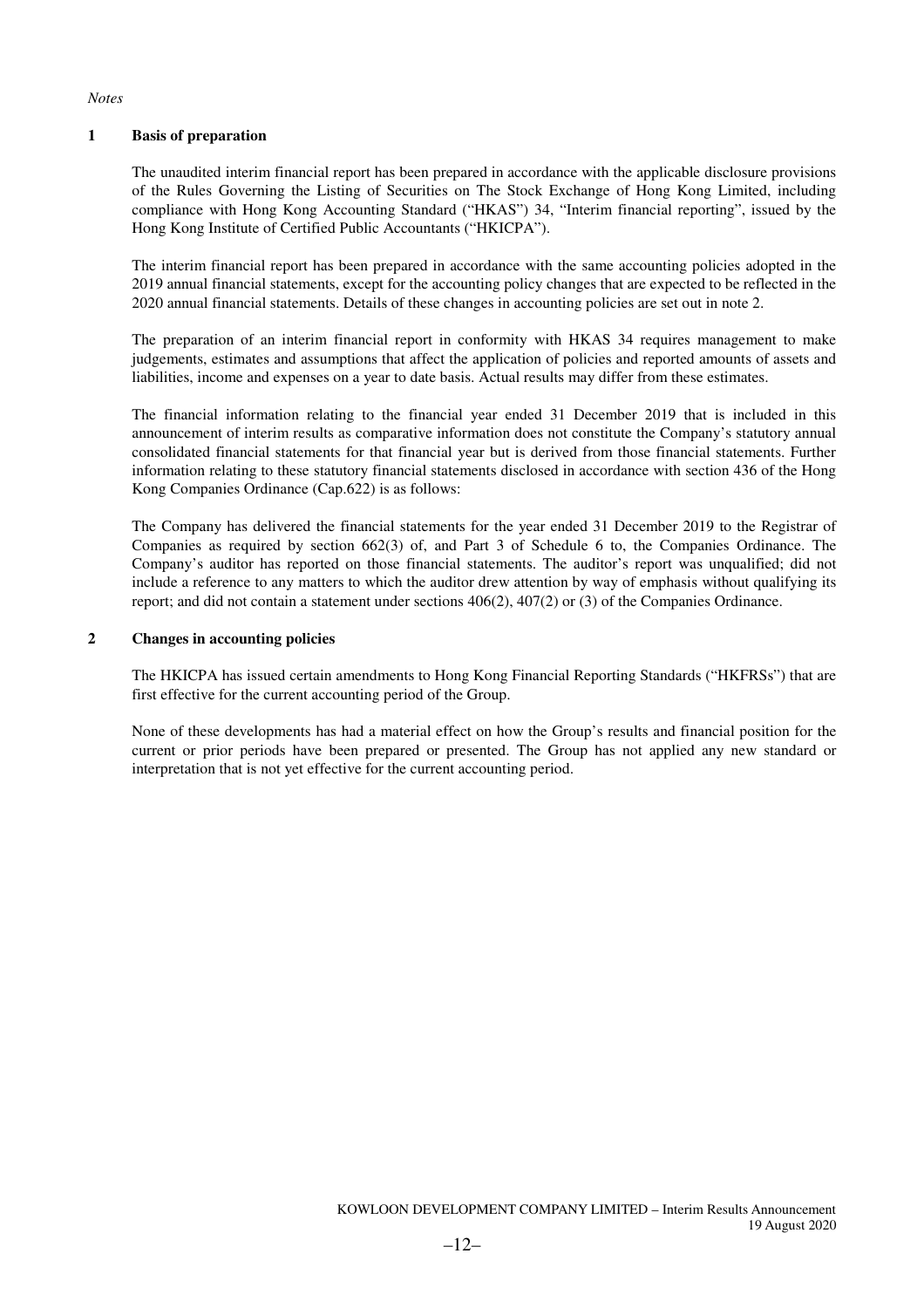### **3 Segment reporting**

The Group manages its business by a mixture of both business lines and geography. In a manner consistent with the way in which information is reported internally to the Group's top management for the purposes of assessing segment performance and allocating resources between segments, the Group has identified the following six reportable segments.

– Property development segment (Hong Kong/Mainland China/Macau): the development and sale of properties and interests in property development. Given the importance of the property development division to the Group, the Group's property development business is segregated further into three reportable segments on a geographical basis.

– Property investment segment: the leasing of properties to generate rental income and to gain from the appreciation in the properties' values in the long term.

– Oil segment: oil exploration and production.

– Other businesses segment: mainly includes the financial investments, the provision of finance services, income from the sale of ice and the provision of cold storage services and treasury operations.

Revenue comprises mainly rental income from properties, gross proceeds from sale of properties and crude oil, income from interests in property development and interest income.

Reportable segment profit mainly represents profit before taxation by excluding fair value changes on interests in property development and investment properties, finance costs, exceptional items and head office and corporate income/expenses.

Segment assets include all tangible, intangible assets and current assets with the exception of deferred tax assets and other corporate assets.

|                                                                               | Six months ended 30 June |                 |
|-------------------------------------------------------------------------------|--------------------------|-----------------|
|                                                                               | 2020                     | 2019            |
|                                                                               | <b>HK\$'000</b>          | <b>HK\$'000</b> |
| Revenue from contracts with customers within the scope of<br><b>HKFRS 15:</b> |                          |                 |
| Sale of properties                                                            | 2,933,754                | 5,130,583       |
| Sale of crude oil                                                             | 11,154                   | 26,039          |
| Others                                                                        | 281,840                  | 53,152          |
|                                                                               | 3,226,748                | 5,209,774       |
| <b>Revenue from other sources:</b>                                            |                          |                 |
| Distribution from interests in property development                           | 280,000                  | 220,000         |
| Rental income                                                                 | 139,068                  | 178,875         |
| Others                                                                        | 85,040                   | 56,118          |
|                                                                               | 3,730,856                | 5,664,767       |

#### **(a) Disaggregation of revenue**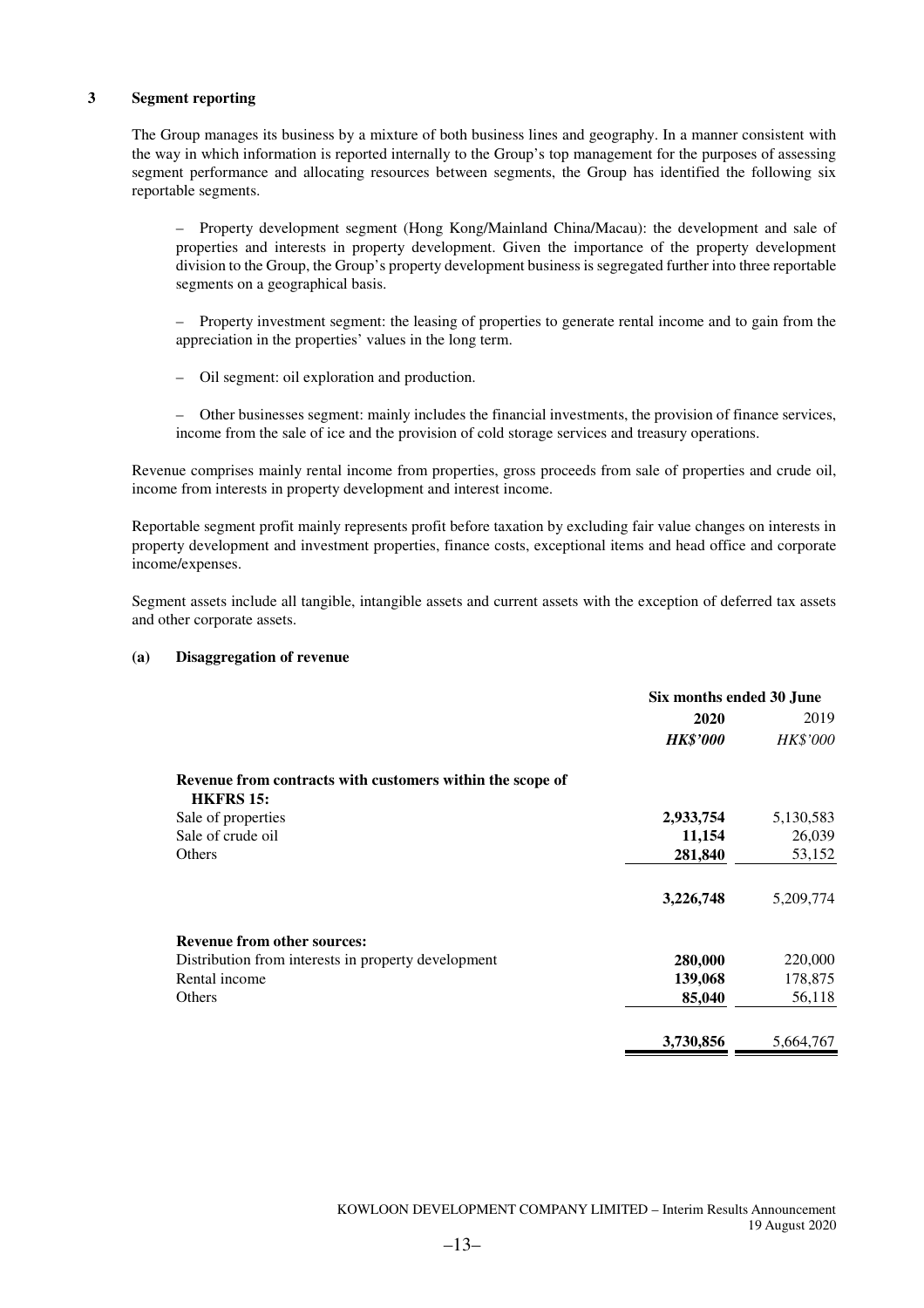### **3 Segment reporting** *(continued)*

### **(b) Segment results and assets**

Information regarding the Group's reportable segments as provided to the Group's top management for the purposes of resource allocation and assessment of segment performance for the period is set out below.

|                                                                                       |                                 |                                     |                                      | Six months ended 30 June 2020 |                                                  |                        |                                  |
|---------------------------------------------------------------------------------------|---------------------------------|-------------------------------------|--------------------------------------|-------------------------------|--------------------------------------------------|------------------------|----------------------------------|
|                                                                                       |                                 |                                     | Property development                 |                               |                                                  |                        |                                  |
|                                                                                       | Consolidated<br><b>HK\$'000</b> | <b>Hong Kong</b><br><b>HK\$'000</b> | Mainland<br>China<br><b>HK\$'000</b> | Macau<br><b>HK\$'000</b>      | <b>Property</b><br>investment<br><b>HK\$'000</b> | 0il<br><b>HK\$'000</b> | <b>Others</b><br><b>HK\$'000</b> |
| Revenue                                                                               | 3,730,856                       | 2,528,261                           | 405,493                              | 280,000                       | 139,068                                          | 11,291                 | 366,743                          |
| Reportable segment profit<br>Other net expenses<br>Fair value changes on              | 1,457,022<br>(8, 445)           | 987,327                             | 15,383                               | 283,795                       | 155,532                                          | (72, 190)              | 87,175<br>(8, 445)               |
| investment properties<br>Fair value changes on interests                              | (331, 022)                      |                                     |                                      |                               | (331, 022)                                       |                        |                                  |
| in property development<br>Share of fair value changes on<br>investment properties of | (125, 824)                      |                                     | 8,659                                | (134, 483)                    |                                                  |                        |                                  |
| a joint venture<br>Head office and corporate                                          | (22, 634)                       |                                     |                                      |                               | (22, 634)                                        |                        |                                  |
| expenses<br>Finance costs                                                             | (84, 483)<br>(95,508)           |                                     |                                      |                               |                                                  |                        |                                  |
| Profit before taxation                                                                | 789,106                         |                                     |                                      |                               |                                                  |                        |                                  |
| Share of profits of<br>associated companies<br>Share of profits of joint ventures     | 9,333<br>19,862                 |                                     | 9,333<br>7,677                       |                               | 12,185                                           |                        |                                  |
| Impairment of oil production<br>and exploitation assets                               | (59, 463)                       |                                     |                                      |                               |                                                  | (59, 463)              |                                  |

|                                                                                                                       |                                  |                       |                                 | Six months ended 30 June 2019 |                                    |                 |                    |
|-----------------------------------------------------------------------------------------------------------------------|----------------------------------|-----------------------|---------------------------------|-------------------------------|------------------------------------|-----------------|--------------------|
|                                                                                                                       |                                  | Property development  |                                 |                               |                                    |                 |                    |
|                                                                                                                       | Consolidated<br>HK\$'000         | Hong Kong<br>HK\$'000 | Mainland<br>China<br>HK\$'000   | Macau<br>HK\$'000             | Property<br>investment<br>HK\$'000 | Oil<br>HK\$'000 | Others<br>HK\$'000 |
| Revenue                                                                                                               | 5,664,767                        | 4,685,558             | 445,025                         | 220,000                       | 178,875                            | 26,183          | 109,126            |
| Reportable segment profit<br>Other net expenses<br>Fair value changes on                                              | 2,265,336<br>(348,979)           | 1,771,504             | 19,637<br>(348, 979)            | 222,997                       | 197,057                            | (10, 343)       | 64,484             |
| investment properties<br>Fair value changes on interests<br>in property development<br>Share of fair value changes on | 100,281<br>497,288               |                       | 5,579                           | 491,709                       | 100,281                            |                 |                    |
| investment properties of<br>a joint venture<br>Head office and corporate<br>expenses<br>Finance costs                 | 9,240<br>(55, 454)<br>(134, 298) |                       |                                 |                               | 9,240                              |                 |                    |
| Profit before taxation                                                                                                | 2,333,414                        |                       |                                 |                               |                                    |                 |                    |
| Share of profits of<br>associated companies<br>Share of profits of joint ventures<br>Write down of inventories        | 6,482<br>24,441<br>(348, 979)    |                       | 4,862<br>(18,880)<br>(348, 979) |                               | 43,321                             |                 | 1,620              |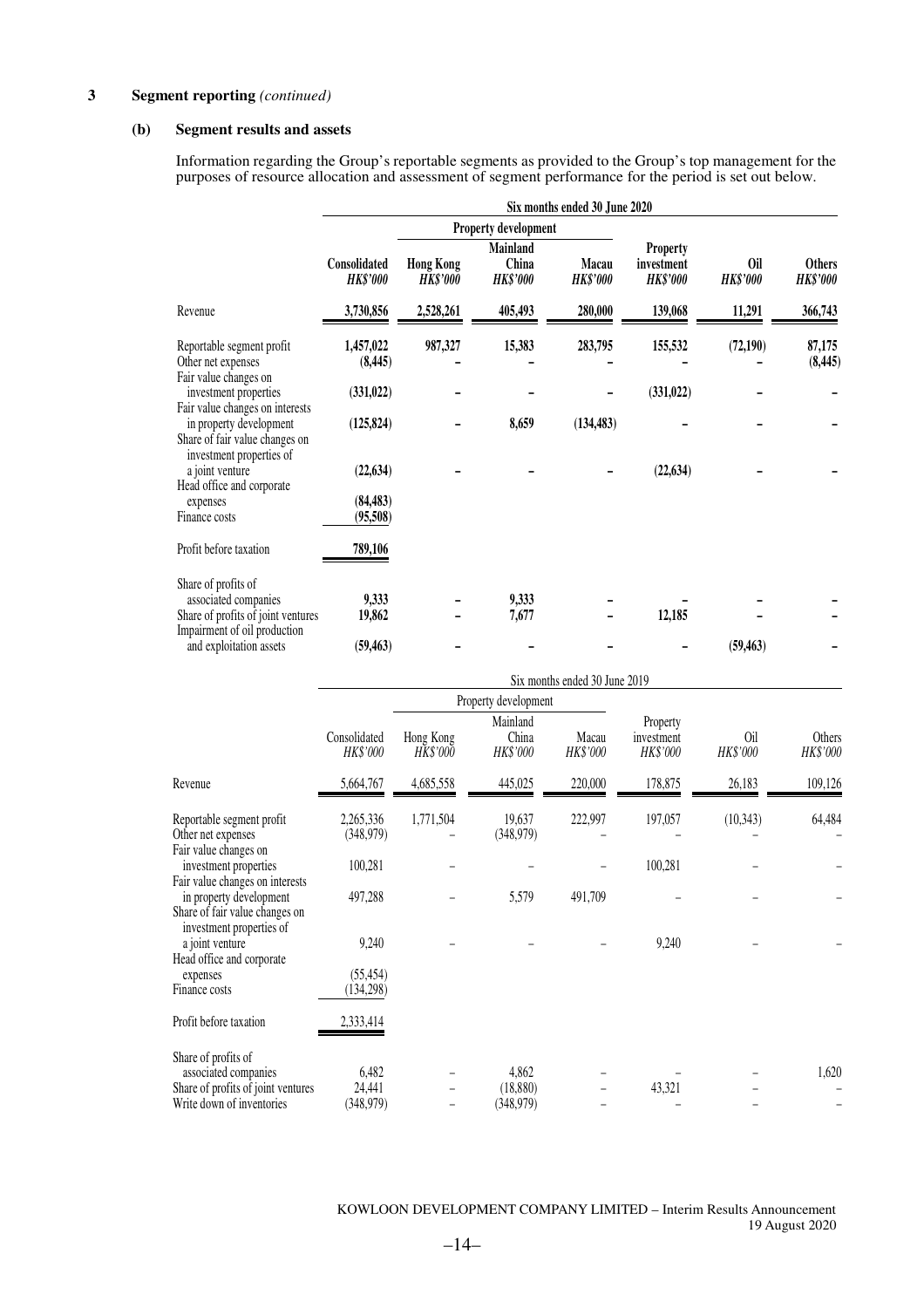### **3 Segment reporting** *(continued)*

### **(b) Segment results and assets** *(continued)*

Pledged bank deposits 15,000

|                                                                                                                |                                              |                                     |                                      | At 30 June 2020          |                                           |                               |                                  |
|----------------------------------------------------------------------------------------------------------------|----------------------------------------------|-------------------------------------|--------------------------------------|--------------------------|-------------------------------------------|-------------------------------|----------------------------------|
|                                                                                                                |                                              | Property development                |                                      |                          |                                           |                               |                                  |
|                                                                                                                | Consolidated<br><b>HK\$'000</b>              | <b>Hong Kong</b><br><b>HK\$'000</b> | Mainland<br>China<br><b>HK\$'000</b> | Macau<br><b>HK\$'000</b> | Property<br>investment<br><b>HK\$'000</b> | <b>Oil</b><br><b>HK\$'000</b> | <b>Others</b><br><b>HK\$'000</b> |
| Reportable segment assets<br>Deferred tax assets<br>Cash and bank balances<br>Head office and corporate assets | 46,856,619<br>36,714<br>2,026,682<br>165,180 | 6,175,541                           | 14,633,846                           | 12,483,257               | 11,910,387                                | 19,146                        | 1,634,442                        |
| Consolidated total assets                                                                                      | 49,085,195                                   |                                     |                                      |                          |                                           |                               |                                  |
| Interest in associated companies<br>Interest in and amounts due from                                           | 1,430,667                                    |                                     | 1,428,312                            |                          |                                           |                               | 2,355                            |
| joint ventures                                                                                                 | 4,892,155                                    |                                     | 3,390,588                            |                          | 1,501,567                                 |                               |                                  |
|                                                                                                                |                                              |                                     |                                      | At 31 December 2019      |                                           |                               |                                  |
|                                                                                                                |                                              |                                     | Property development                 |                          |                                           |                               |                                  |
|                                                                                                                |                                              |                                     | Mainland                             |                          | Property                                  |                               |                                  |
|                                                                                                                | Consolidated                                 | Hong Kong                           | China                                | Macau                    | investment                                | 0il                           | Others                           |
|                                                                                                                | HK\$'000                                     | HK\$'000                            | HK\$'000                             | HK\$'000                 | HK\$'000                                  | HK\$'000                      | HK\$'000                         |
| Reportable segment assets<br>Deferred tax assets                                                               | 48,682,467<br>53,523                         | 7,233,511                           | 15,246,353                           | 12,838,355               | 12,255,615                                | 95,051                        | 1,013,582                        |

| Cash and bank balances<br>Head office and corporate assets           | 3,259,366<br>121,236 |                          |           |           |       |
|----------------------------------------------------------------------|----------------------|--------------------------|-----------|-----------|-------|
| Consolidated total assets                                            | 52, 131, 592         |                          |           |           |       |
| Interest in associated companies<br>Interest in and amounts due from | 1.506.604            | $\overline{\phantom{0}}$ | 1.504.249 |           | 2.355 |
| joint ventures                                                       | 4,937,191            |                          | 3,413,775 | 1,523,416 |       |

### **4 Other net expenses**

Other net expenses mainly represent the write down of inventories of HK\$Nil (six months ended 30 June 2019: HK\$348,979,000).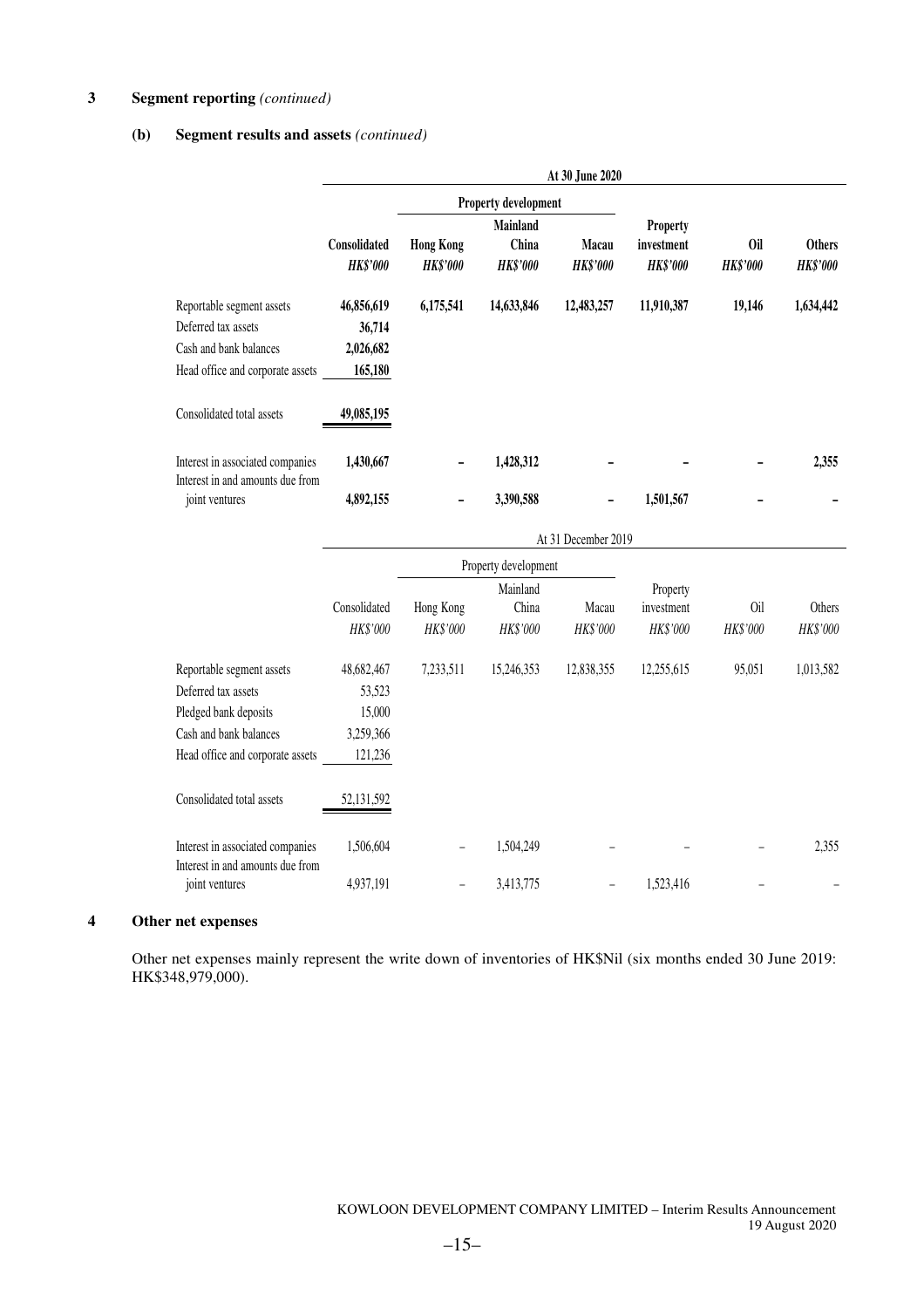#### **5 Finance costs**

|                                          | Six months ended 30 June |                 |
|------------------------------------------|--------------------------|-----------------|
|                                          | 2020                     | 2019            |
|                                          | <b>HK\$'000</b>          | <i>HK\$'000</i> |
| Interest on bank loans                   | 189,306                  | 202,098         |
| Interest on loans from related companies | 17,861                   | 40,777          |
| Less: Amount capitalised                 | (111,659)                | (108, 577)      |
|                                          | 95,508                   | 134,298         |

#### **6 Income tax**

|                               | Six months ended 30 June |           |
|-------------------------------|--------------------------|-----------|
|                               | 2020                     | 2019      |
|                               | <b>HK\$'000</b>          | HK\$'000  |
| <b>Current tax</b>            |                          |           |
| Provision for Profits Tax     |                          |           |
| - Hong Kong                   | 169,420                  | 327,335   |
| - Outside Hong Kong           | (921)                    | 1,416     |
|                               | 168,499                  | 328,751   |
| Land appreciation tax ("LAT") |                          | 1,610     |
| Deferred tax                  | 21,933                   | (57, 113) |
|                               | 190,432                  | 273,248   |

The provision for Hong Kong Profits Tax is calculated at 16.5% (six months ended 30 June 2019: 16.5%) of the estimated assessable profits for the six months ended 30 June 2020. Tax levied in jurisdictions outside Hong Kong is charged at the appropriate current rates of taxation ruling in the relevant jurisdictions.

Under the Provisional Regulations on LAT in Mainland China, all gains arising from the transfer of real estate property in Mainland China are subject to LAT at progressive rates ranging from 30% to 60% on the appreciation of land value, being the proceeds of sale of properties less deductible expenditure including cost of land use rights, borrowings costs and all property development expenditure.

#### **7 Earnings per share**

#### **(a) Basic earnings per share**

The calculation of basic earnings per share is based on the profit attributable to shareholders of the Company of HK\$575,369,000 (six months ended 30 June 2019: HK\$1,850,631,000) and the weighted average number of ordinary shares in issue during the period of 1,176,631,296 (six months ended 30 June 2019: 1,176,631,296).

#### **(b) Diluted earnings per share**

There were no dilutive potential shares in existence during the six months ended 30 June 2020 and 2019.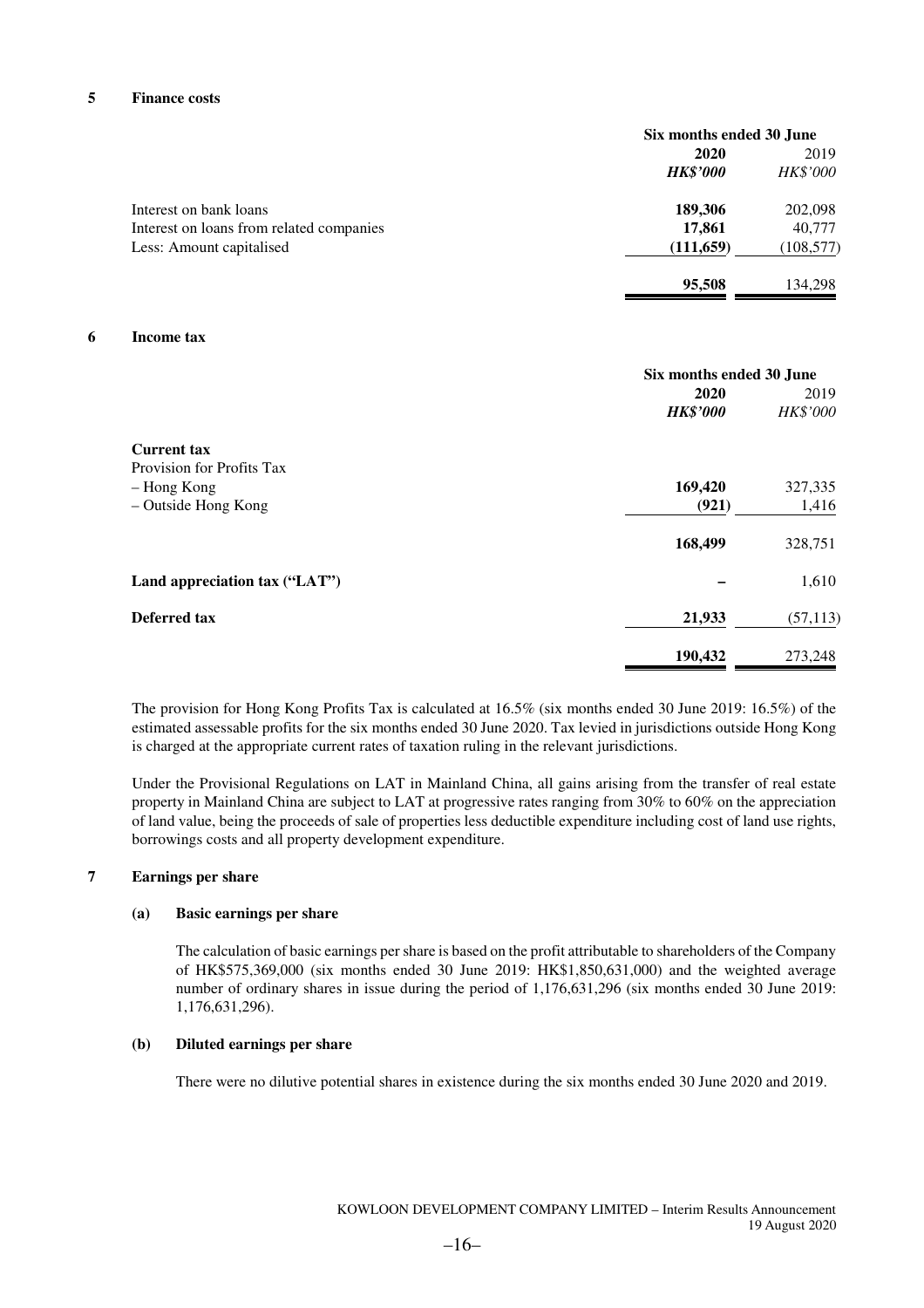#### **8 Dividends**

#### **(a) Interim dividend by way of cash**

|                                                                | Six months ended 30 June |                 |
|----------------------------------------------------------------|--------------------------|-----------------|
|                                                                | 2020                     | 2019            |
|                                                                | <b>HK\$'000</b>          | <b>HK\$'000</b> |
| Interim dividend declared after the interim period of HK\$0.24 |                          |                 |
| $(six$ months ended 30 June 2019: HK\$0.24) per share          | 282,392                  | 282,392         |

#### **(b) Special dividend by way of distribution in specie**

A special dividend has been declared after the interim period in the form of a distribution in specie on the basis of 2.67 ordinary shares of Polytec Asset Holdings Limited (Stock Code: 208), with market value of approximately of HK\$1.95 based on latest share price, for every 1 ordinary share of the Company (six months ended 30 June 2019: Nil).

The interim dividend and special dividend declared after the interim period have not been recognised as a liability at the interim period end date.

#### **9 Oil production assets and oil exploitation assets**

As at 30 June 2020, the oil production assets (included in property, plant and equipment) and oil exploitation assets were fully depreciated and impaired (31 December 2019: net book values of HK\$60,705,000 and HK\$6,001,000 respectively). Oil production assets and oil exploitation assets are stated at cost less accumulated depreciation/amortisation and impairment losses.

Oil production and exploitation assets are reviewed for possible impairment when events or changes in circumstances indicate that the carrying amounts may exceed the recoverable amounts, which are considered to be the higher of the fair value less costs of disposal and value in use. A discounted cash flow model was adopted consistently as previous years which was prepared by the experienced technical and professional team of the Group and reviewed by the Directors of the Company although no independent valuation report was produced. Discounted cash flow model is a commonly used valuation method for oil companies worldwide to determine the recoverable amount of the oil production and exploitation assets during the oil production stage. Under the discounted cash flow model, the recoverable amount of oil production and exploitation assets is determined based on the present value of estimated future cash flows arising from the continued use of the assets. Cash flows are discounted to their present value using a discount rate that reflects the time value of money and the risks specific to the assets. Determination as to whether and how much an asset is impaired involves management judgements in estimating future crude oil prices, the discount rate used in discounting the projected cash flows and the production profile, etc. The impairment reviews and calculations are based on assumptions that are consistent with the Group's business plan and that all relevant licences and permits are obtained. However, the business environment including the crude oil price is affected by a wide range of global and domestic factors which are all beyond the control of the Group. Any adverse changes in the key assumptions could increase the impairment provision.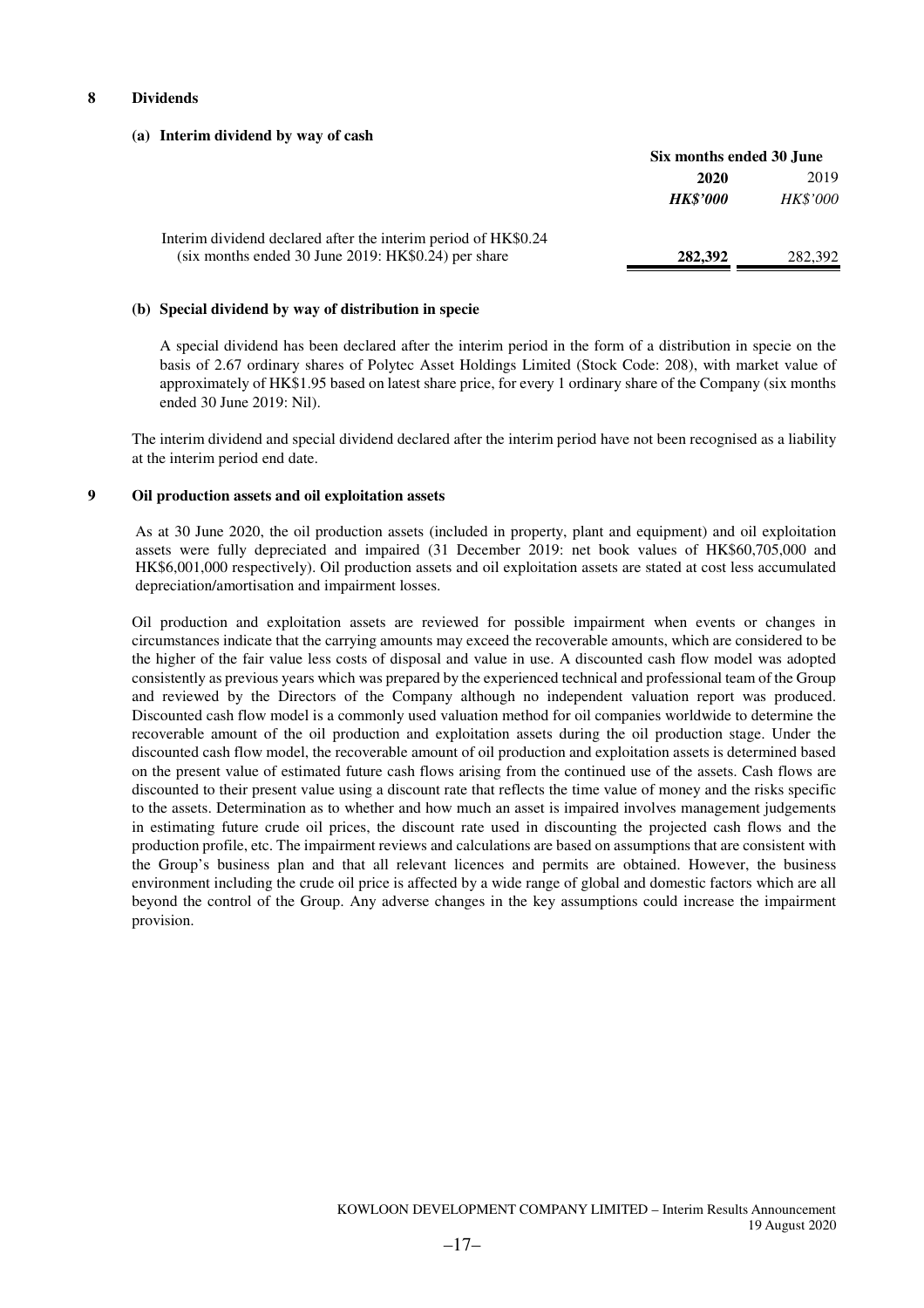#### **9 Oil production assets and oil exploitation assets** *(continued)*

The gas flaring permit allowing flaring of associated gas necessary for conducting normal crude oil production in the South Alibek Oilfield of Caspi Neft TME, a wholly owned subsidiary of PAH (70.79% owned by the Group), in Kazakhstan will expire on 31 December 2020. As construction of the pipes to the gas processing plant for processing the associated gas was completed by Caspi Neft TME by the end of 2019, the historic issue regarding the treatment and utilisation of associated gas had been solved permanently. As a result, the Group considers that the gas flaring permit could be successfully renewed yearly in future.

As at 30 June 2020, management reassessed the operation and the risk exposures of the Group's oil exploration and production business as a whole and whether the carrying values of the oil production and exploitation assets exceeded the estimated recoverable amounts. The recoverable amounts of oil production and exploitation assets were determined based on the value in use calculations applying a discount rate of 12.5% (31 December 2019: 12.5%) consistently adopted by the Group, which was within the normal range of the discount rates commonly used in the discounted cash flow models by the oil companies in Kazakhstan. Based on the assessment, the carrying values of the oil production and exploitation assets exceeded their recoverable amounts by HK\$59,463,000 as at 30 June 2020 (31 December 2019: HK\$231,573,000) which was mainly due to the declining crude oil price forecast. The forecast future crude oil prices as at 30 June 2020 obtained from the Oil Price Forecast of Bloomberg, an independent and internationally reliable source, were found to have dropped as compared to those at 31 December 2019 (30 June 2020: US\$39.02 – US\$71.47 per barrel; 31 December 2019: USD61.79 – USD74.01 per barrel). In this regard, the future revenue and cash inflow generated therefrom would be decreased and hence the net present value of the estimated future cash flows arising from the oil production and exploitation assets would be lowered which would adversely affect the recoverable amount in the discounted cash flow model accordingly. Other than the forecast future crude oil prices, other key assumptions such as the future capital expenditure to be incurred and the development plan had not been materially changed in the model as compared to those as at 31 December 2019.

Accordingly, impairment losses for oil production assets and oil exploitation assets amounting to HK\$54,214,000 (31 December 2019: HK\$210,731,000) and HK\$5,249,000 (31 December 2019: HK\$20,842,000) respectively, are provided and recognised as a separate line item in the Group's consolidated income statement.

Crude oil price assumptions were based on market expectations. At 30 June 2020, it is estimated that an increase/decrease of 20% (31 December 2019: 20%) in the estimated crude oil price used in the assessment, with all other variables held constant would have increased/decreased the carrying amounts of the oil production and exploitation assets by HK\$48,934,000/HK\$Nil (31 December 2019: HK\$127,200,000/HK\$66,706,000). The discount rate used represents the rate to reflect the time value of money and the risks specific to the assets. It is estimated that an increase/decrease of 200 basis points (31 December 2019: 200 basis points) in the discount rate used in the assessment, with all other variables held constant would have no effect on the carrying amounts of the oil production and exploitation assets (31 December 2019: decreased by HK\$7,546,000/increased by HK\$8,822,000).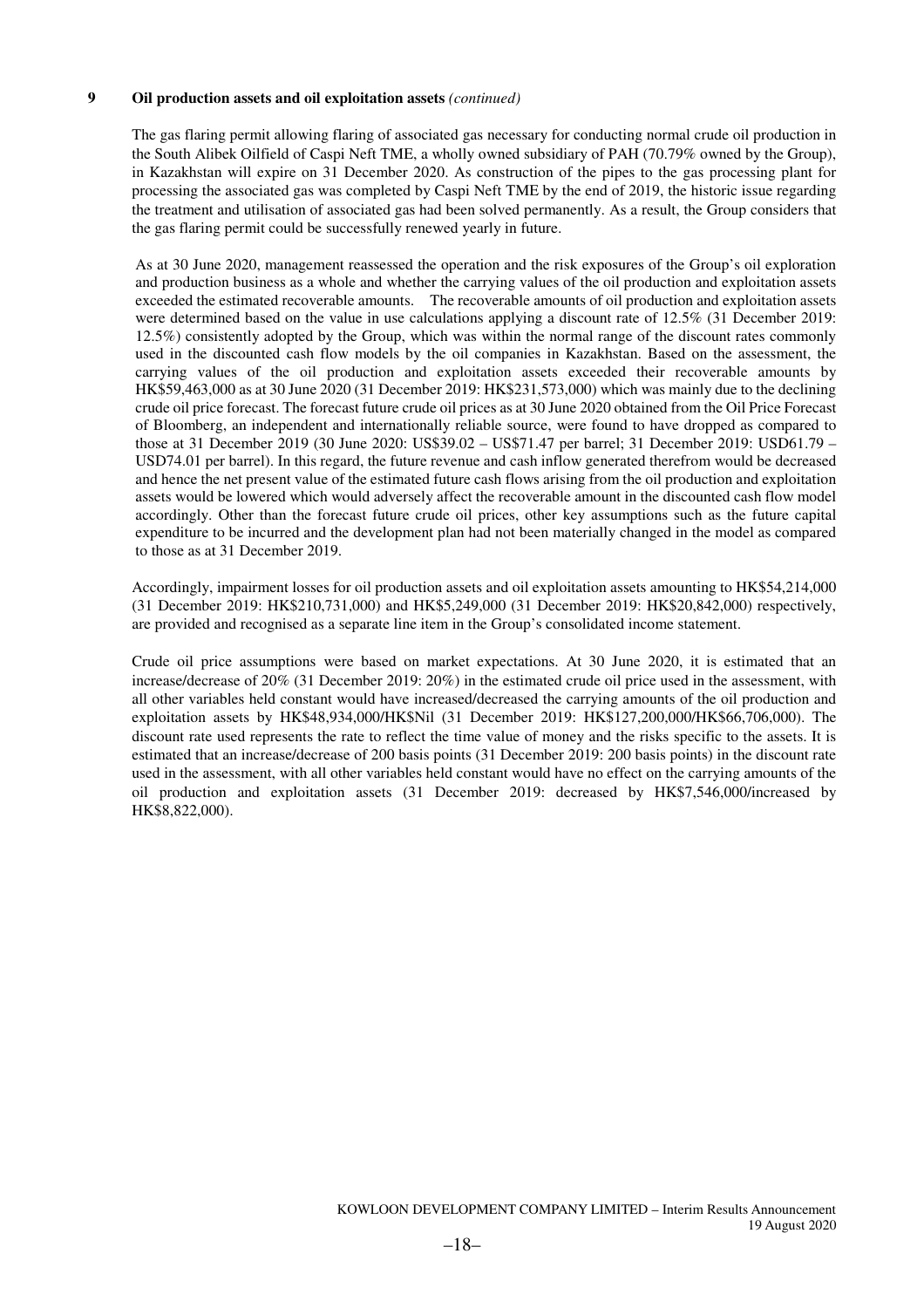#### **10 Interests in property development**

|                                                   | 2020            | 2019            |
|---------------------------------------------------|-----------------|-----------------|
|                                                   | <b>HK\$'000</b> | <b>HK\$'000</b> |
| At 1 January                                      | 14,053,523      | 13,837,954      |
| <b>Distributions</b>                              | (280,000)       | (720,000)       |
| Change in fair value recognised in profit or loss | 154,176         | 935,569         |
| Net changes in fair value                         | (125, 824)      | 215,569         |
| At 30 June/31 December                            | 13,927,699      | 14,053,523      |
| Representing:                                     |                 |                 |
| Non-current assets                                | 12,180,956      | 12,606,030      |
| Current assets                                    | 1,746,743       | 1,447,493       |
|                                                   | 13,927,699      | 14,053,523      |

Interests in property development represent the Group's interests in the development of two properties located at Lote P and Lotes T+T1 of Novos Aterros da Areia Preta, in Macau and one property located at Huizhou, in Mainland China under the co-investment agreements with a related company, Polytec Holdings International Limited ("Polytec Holdings") and two of its wholly owned subsidiaries. Pursuant to the terms of the co-investment agreements, the Group will provide funding to cover any shortfall in the funding of the property development projects which is subject to an aggregate maximum amount. In return, Polytec Holdings and its two wholly owned subsidiaries will pay to the Group cash flows from the property development projects according to the formulae set out in the co-investment agreements. Details of the funding arrangements and other key terms of the coinvestment agreements were disclosed in the Company's Circulars dated 23 May 2006 and 30 October 2013. Interests in property development are stated at fair value at the end of the reporting period.

In respect of the development project at Lote P, its land concession was agreed in December 1990 whereby the proposed use of land was successfully converted from industrial to residential and commercial in 2006, with a lease term of 25 years ended on 25 December 2015 (the "Expiry Date"). If the project had been completed on or before the Expiry Date, it would have become a definite land concession which would be renewable every 10 years until 2049. However, in September 2013, the Macau Special Administrative Region Government (the "Macau SAR Government") promulgated the Macau New Land Law (the "MNLL") which came into effect in March 2014. The MNLL provides that the Macau SAR Government will have the right to resume the land of any property development that is not completed and/or where the conditions as stated in the land concession for which have not been fulfilled by the stipulated expiry date without any compensation to the property owner. Owing to the delays caused by the Macau SAR Government in granting the requisite approvals and permits for the development of the project, the project could not commence until August 2014. As a result, the construction work could not be completed by the Expiry Date and all construction work is currently suspended. An application had been made to the Macau SAR Government for an extension of the Expiry Date but it was declined by the relevant department of the Macau SAR Government.

On 23 May 2018, the Tribunal de Ultima Instancia (the Court of Final Appeal) of the Macau SAR rejected the application of final appeal by Polytex Corporation Limited ("PCL"), the registered owner of the property of the project and a wholly owned subsidiary of Polytec Holdings, for invalidating the decision made by the Chief Executive of the Macau SAR to terminate the land concession of the project.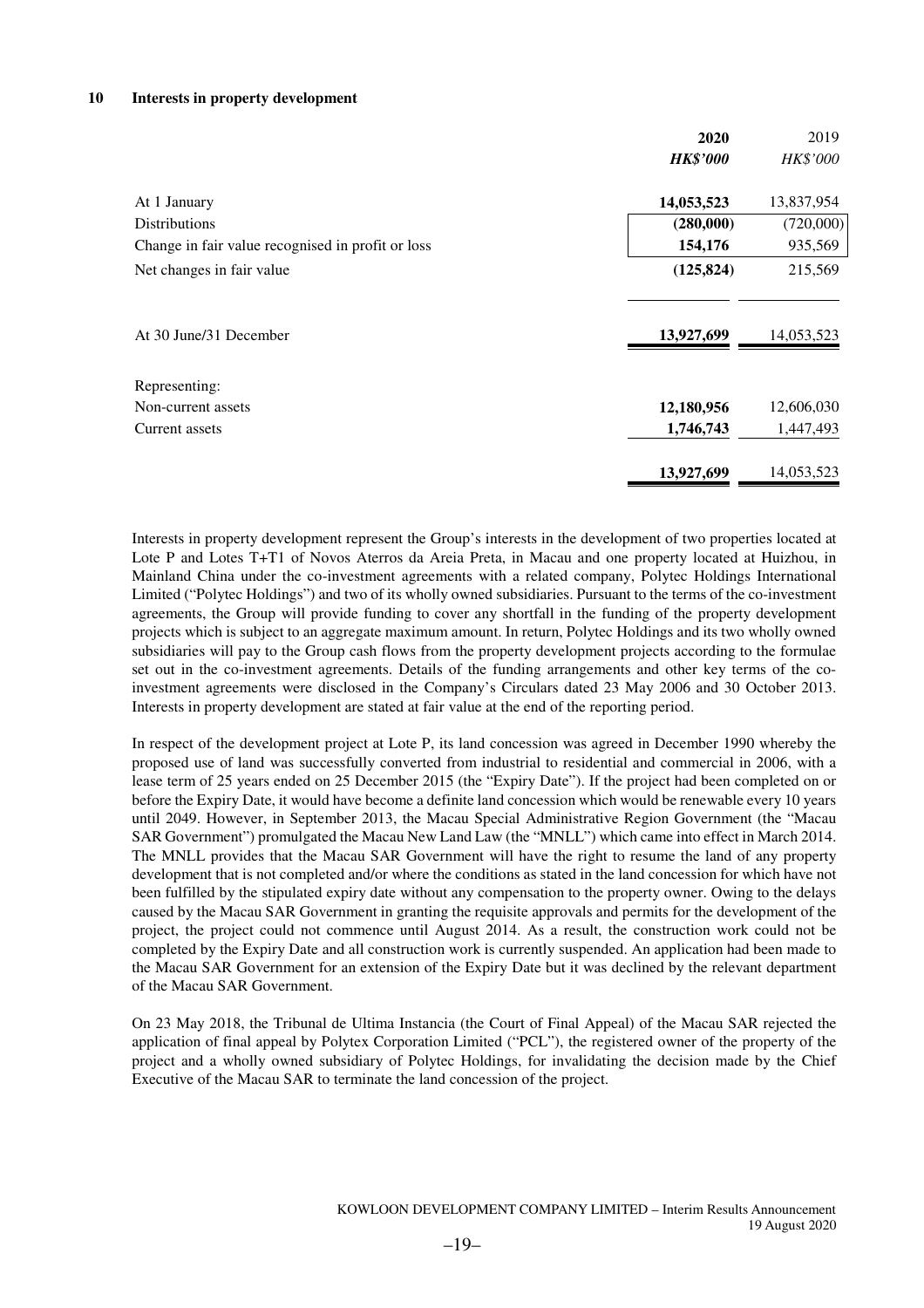#### **10 Interests in property development** *(continued)*

Based on the legal opinion obtained by the Company, management is of the view that PCL has strong legal grounds and arguments to seek compensation from the Macau SAR Government for losses and damages, including but not limited to all actual losses suffered and all loss of profit as expected to be derived upon completion of the project, as a result of the procedural delay in granting the requisite approvals and permits for the development of the project which caused the incompletion of the project before the Expiry Date. Regarding the civil claim filed by PCL against the Macau SAR Government to seek compensation for losses and damage on the development project at Lote P on 29 November 2018, an unfavourable judgement was issued by the Tribunal Administrative (the Administrative Court) in Macau on 30 March 2020. With regard to this, a petition for appeal was submitted to the Court of Second Instance in Macau on 29 May 2020.

In addition, pursuant to the co-investment agreement for the development of the project, in the event that PCL fails to complete the project under the co-investment agreement, Polytec Holdings will be required to indemnify the Group in respect of any loss suffered. Therefore, any loss to the Group due to the repossession of the land of the project by the Macau SAR Government will be indemnified by Polytec Holdings. Accordingly, no impairment for the interests in the project was considered necessary at 30 June 2020.

In respect of the development project at Lotes T+T1, the occupation permit had been obtained in July 2017. The pre-sold residential units have been gradually delivered to the purchasers since late December of 2017, and the unsold residential units have been putting on the market for sale in phases.

During the period ended 30 June 2020, pursuant to the co-investment agreement, distribution of HK\$280,000,000 (six months ended 30 June 2019: HK\$220,000,000) was made by one of the wholly owned subsidiaries of Polytec Holdings to the Company, in relation to the property development project at Lotes T+T1. Income arising from interests in property development recognised in the consolidated income statement from the distribution during the period ended 30 June 2020 amounted to HK\$280,000,000 (six months ended 30 June 2019: HK\$220,000,000).

As at 30 June 2020, interests in property development of HK\$1,746,743,000 (31 December 2019: HK\$1,447,493,000) was expected to be recoverable within one year and was classified as current assets.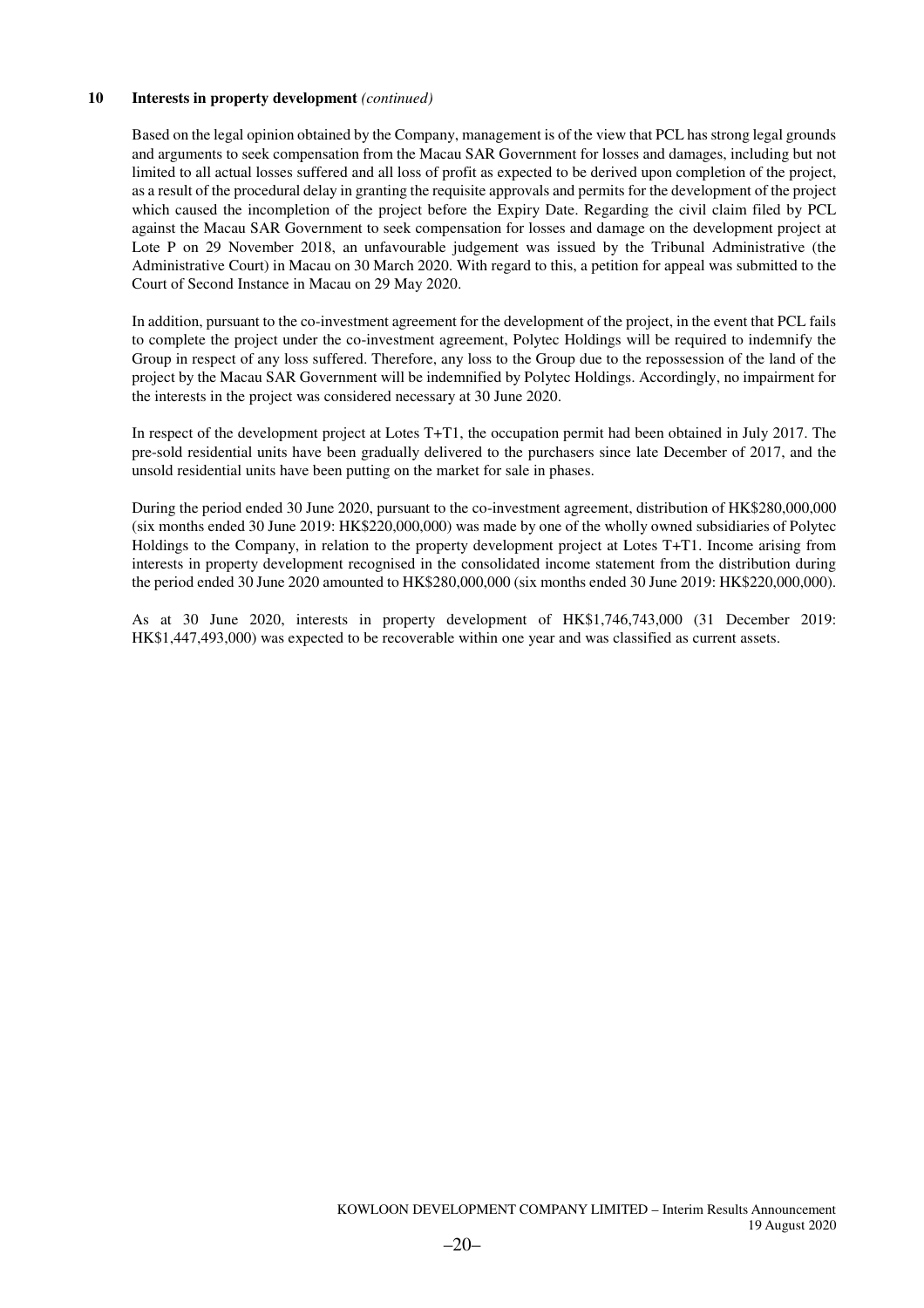#### **11 Trade and other receivables/Loans and advances**

The following is an ageing analysis (based on the due date) of trade receivables and loans and advances (net of loss allowance):

|                                          | At              | At          |
|------------------------------------------|-----------------|-------------|
|                                          | 30 June         | 31 December |
|                                          | 2020            | 2019        |
|                                          | <b>HK\$'000</b> | HK\$'000    |
| Current                                  | 879,525         | 935,898     |
| Within 3 months                          | 24,679          | 18,845      |
| 3 months to 6 months                     | 916             | 3,983       |
| More than 6 months                       | 15,104          | 11,251      |
| Trade receivables and loans and advances | 920,224         | 969,977     |
| Utility and other deposits               | 63,837          | 186,571     |
| Prepaid tax                              | 98,610          | 89,021      |
| Other receivables and prepayments        | 558,054         | 631,124     |
|                                          | 1,640,725       | 1,876,693   |
| Representing:                            |                 |             |
| Non-current assets                       | 655,473         | 583,171     |
| Current assets                           | 985,252         | 1,293,522   |
|                                          | 1,640,725       | 1,876,693   |

The Group maintains a defined credit policy. An ageing analysis of trade receivables and loans and advances is prepared on a regular basis and is closely monitored to minimise any credit risk associated with receivables and loans and advances.

As at 31 December 2019, included in utility and other deposits was a deposit of HK\$161,095,000 paid to Polytec Holdings for the proposed acquisition of 60% interest of a wholly owned subsidiary of Polytec Holdings together with the assignment of loans from Polytec Holdings. The proposed acquisition was terminated in January 2020 and the deposit was refunded to the Group accordingly.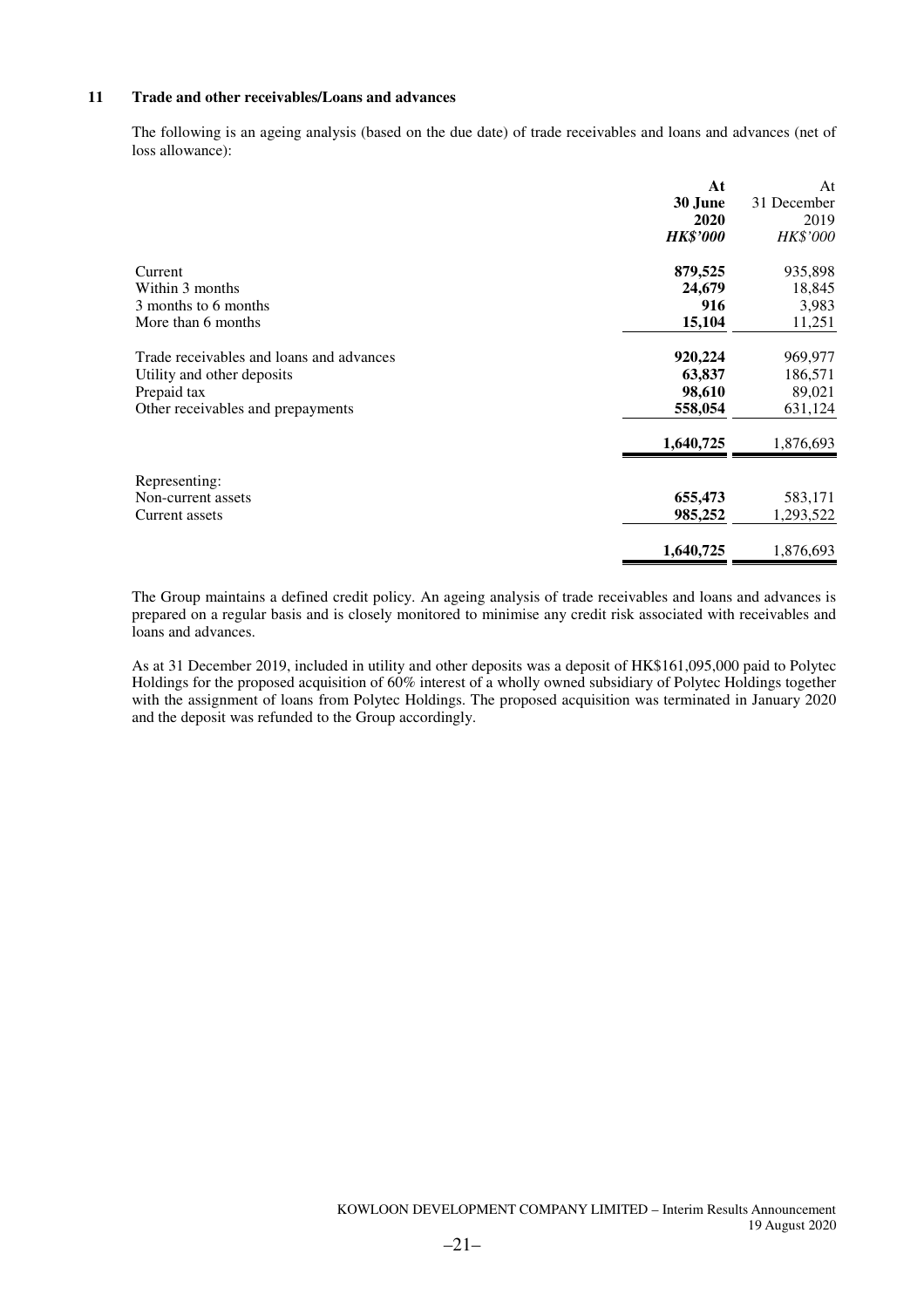### **12 Trade and other payables**

The following is an ageing analysis (based on the due date) of trade payables:

| At                                                                        | At              |
|---------------------------------------------------------------------------|-----------------|
| 30 June                                                                   | 31 December     |
| 2020                                                                      | 2019            |
| <b>HK\$'000</b>                                                           | <b>HK\$'000</b> |
| 1,778,677<br>Not yet due or on demand                                     | 1,736,530       |
| Within 3 months<br>8,111                                                  | 3,503           |
| 3 months to 6 months<br>222                                               | 107             |
| 3<br>More than 6 months                                                   | 24              |
| 1,787,013<br>Trade payables                                               | 1,740,164       |
| 75,983<br>Rental and other deposits                                       | 78,278          |
| Other payables and accrued expenses<br>321,871                            | 328,268         |
| Contract liabilities – deposits received on sale of properties<br>293,868 | 1,912,350       |
| 2,478,735                                                                 | 4,059,060       |

### **FINANCIAL REVIEW**

### **Financial resources and bank borrowings**

Total bank borrowings of the Group amounting to HK\$12,962 million as at 30 June 2020 (31 December 2019: HK\$10,960 million), comprising of HK\$2,579 million repayable within one year and HK\$10,383 million repayable after one year. Taking into account of cash and bank balances with an amount of HK\$2,027 million, the Group's net bank borrowings position was HK\$10,935 million as at 30 June 2020. Loans from related companies amounted to HK\$752 million as at 30 June 2020.

The Group's gearing ratio (calculated on the basis of net bank borrowings and loans from related companies less amounts due from related companies over equity attributable to shareholders of the Company) was 42.5% as at 30 June 2020 (31 December 2019: 41.3%).

During the period, sales/presales for the property projects in Hong Kong contributed cash inflows of approximately HK\$1,356 million to the Group. Furthermore, the Group has recorded of approximately HK\$54 million cash inflows mainly from sales/presales of various development projects in Mainland China.

During the period, distribution of HK\$280 million was made by a wholly owned subsidiary of a related company to the Group in relation to the development project at La Marina.

The Group continued to actively engage in the development projects in Hong Kong and Mainland China and expended a total of approximately HK\$671 million for construction costs during the period.

All the Group's borrowings are arranged on a floating rate basis. The Group will closely monitor and manage its exposure to interest rate fluctuations and will consider engaging in relevant hedging arrangements when considered appropriate.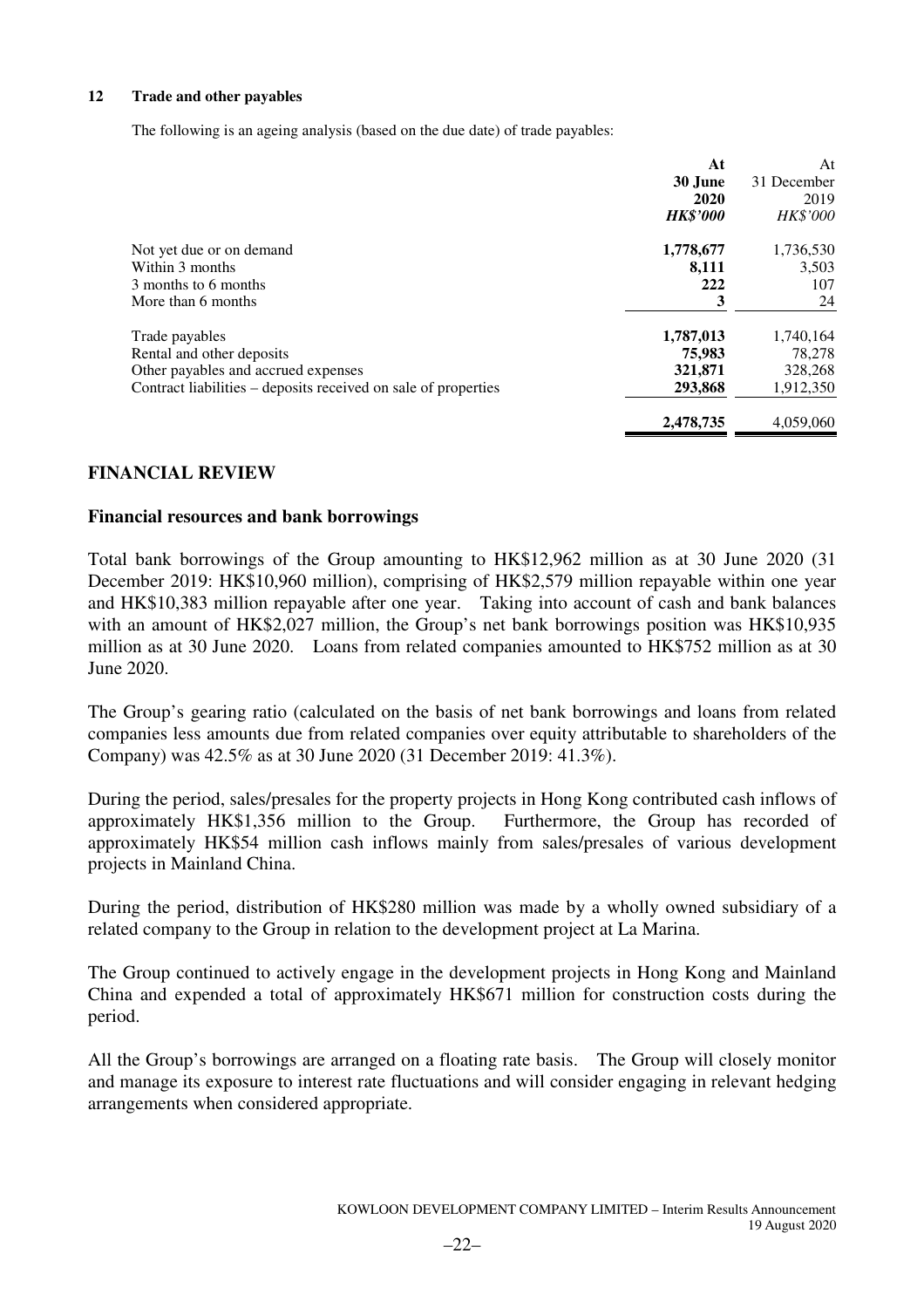With the investments in Mainland China, the Group is exposed to exchange fluctuations in Renminbi ("RMB"). Using revenue and cash generated from the development projects in Mainland China and/or external borrowings in RMB, serves as a natural hedge against the exchange rate risk of RMB.

In respect of the Group's oil business in Kazakhstan, the Group is exposed to the exchange fluctuations in the Tenge ("KZT"), the local currency of Kazakhstan, because the majority of operating expenses and capital expenditure are denominated in KZT, while a significant portion of its revenue is denominated in United States dollars. As at 30 June 2020, the Group did not have any outstanding financial instruments entered into for hedging purposes. Nevertheless, the Group is closely monitoring its overall foreign exchange exposure and interest rate exposure and will adopt a proactive but prudent approach to minimise the relevant exposures when necessary.

With the financing facilities in place, recurrent rental income from investment properties, cash inflows from presale/sale of the Group's development projects and the financial support from a related company, the Group has sufficient financial resources to satisfy its commitments and future funding requirements.

# *Capital commitments*

As at 30 June 2020, the Group had commitments mainly in connection with the Group's investment properties amounting to HK\$23 million.

# *Pledge of assets*

As at 30 June 2020, properties having a value of HK\$15,000 million were pledged to financial institutions mainly to secure banking facilities extended to the Group.

# *Contingent liabilities*

The Group has given several guarantees in respect of banking facilities granted to a joint venture in Mainland China. Guarantees have been provided to a joint venture amounting to HK\$558 million, representing a 50% proportional guarantee in respect of HK\$1,117 million term loan facilities. The facilities were not yet utilised as at 30 June 2020.

As at 30 June 2020, the Group had given guarantees to financial institutions in respect of performance bonds entered into by a subsidiary to the extent of HK\$49 million.